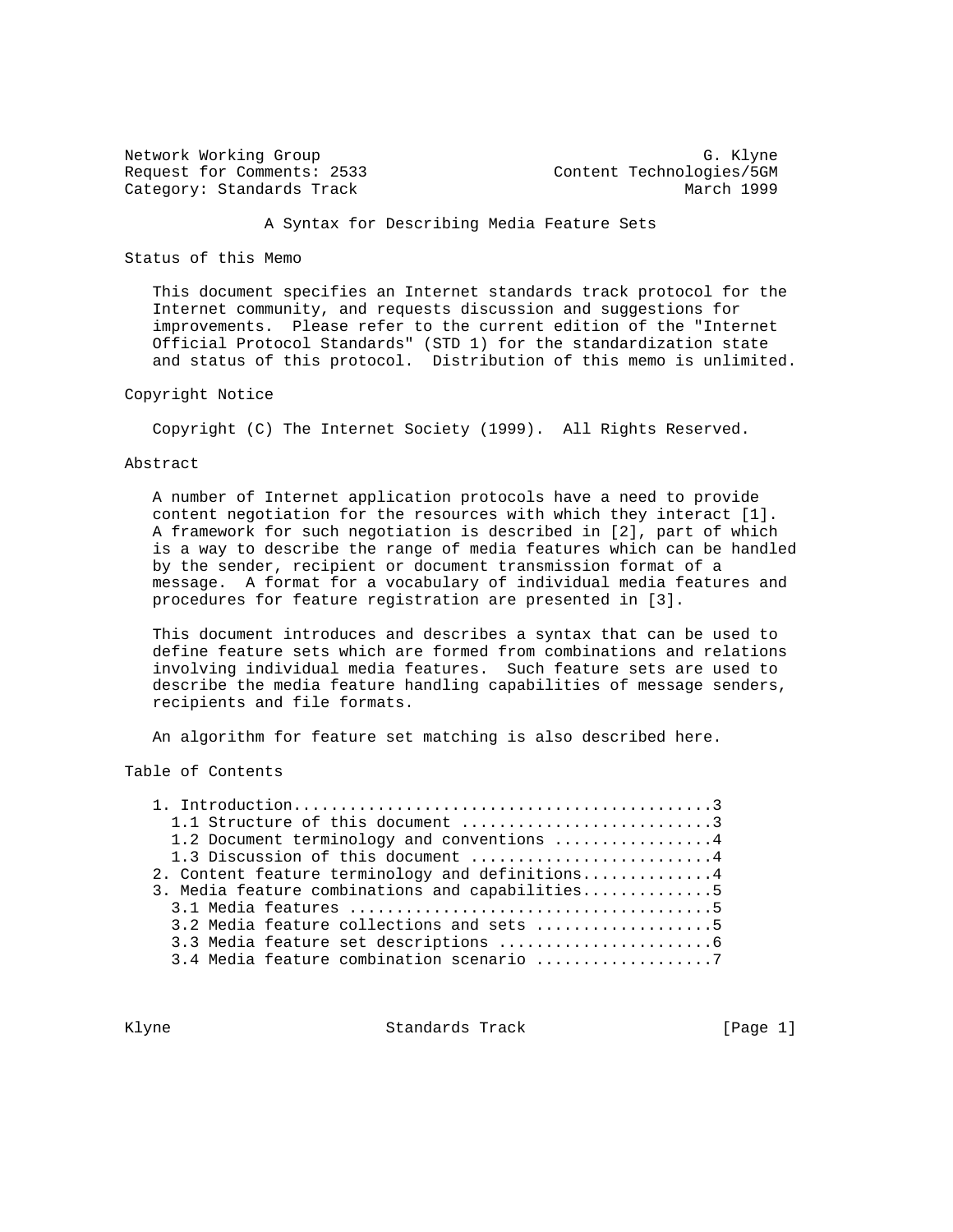| 3.4.1 Data resource options7                      |
|---------------------------------------------------|
|                                                   |
|                                                   |
|                                                   |
| 3.5.1 Comparison with directory search filters8   |
|                                                   |
| 3.7 Combining preferences 10                      |
| 4. Feature set representation11                   |
| 4.1 Textual representation of predicates 11       |
| 4.2 Interpretation of feature predicate syntax 12 |
| 4.2.1 Filter syntax12                             |
| 4.2.2 Feature comparison13                        |
|                                                   |
| 4.2.4 Feature values14                            |
| 4.2.4.1 Boolean values<br>14                      |
| 4.2.4.2 Numeric values<br>14                      |
| 4.2.4.3 Token values<br>15                        |
| 4.2.4.4 String values<br>15                       |
|                                                   |
| 4.2.5 Notational conveniences15                   |
| 4.3 Feature set definition example 16             |
|                                                   |
| 5.1 Feature set matching strategy 18              |
| 5.2 Formulating the goal predicate 19             |
| 5.3 Replace set expressions 19                    |
| 5.4 Move logical negations inwards 20             |
| 5.5 Replace comparisons and logical negations 20  |
| 5.6 Conversion to canonical form 21               |
| 5.7 Grouping of feature predicates 22             |
| 5.8 Merge single-feature constraints 22           |
| 5.8.1 Rules for simplifying ordered values23      |
| 5.8.2 Rules for simplifying unordered values23    |
| 6. Other features and issues24                    |
| 6.1 Named and auxiliary predicates 24             |
| 6.1.1 Defining a named predicate24                |
| 6.1.2 Invoking named predicates25                 |
| 6.1.3 Auxiliary predicates in a filter25          |
| 6.1.4 Feature matching with named predicates25    |
|                                                   |
|                                                   |
| 6.3 Unknown feature value data types 27           |
| 7. Examples and additional comments27             |
|                                                   |
| 7.2 A note on feature tag scoping 31              |
| 8. Security Considerations34                      |
|                                                   |
|                                                   |
|                                                   |
|                                                   |

Klyne Standards Track [Page 2]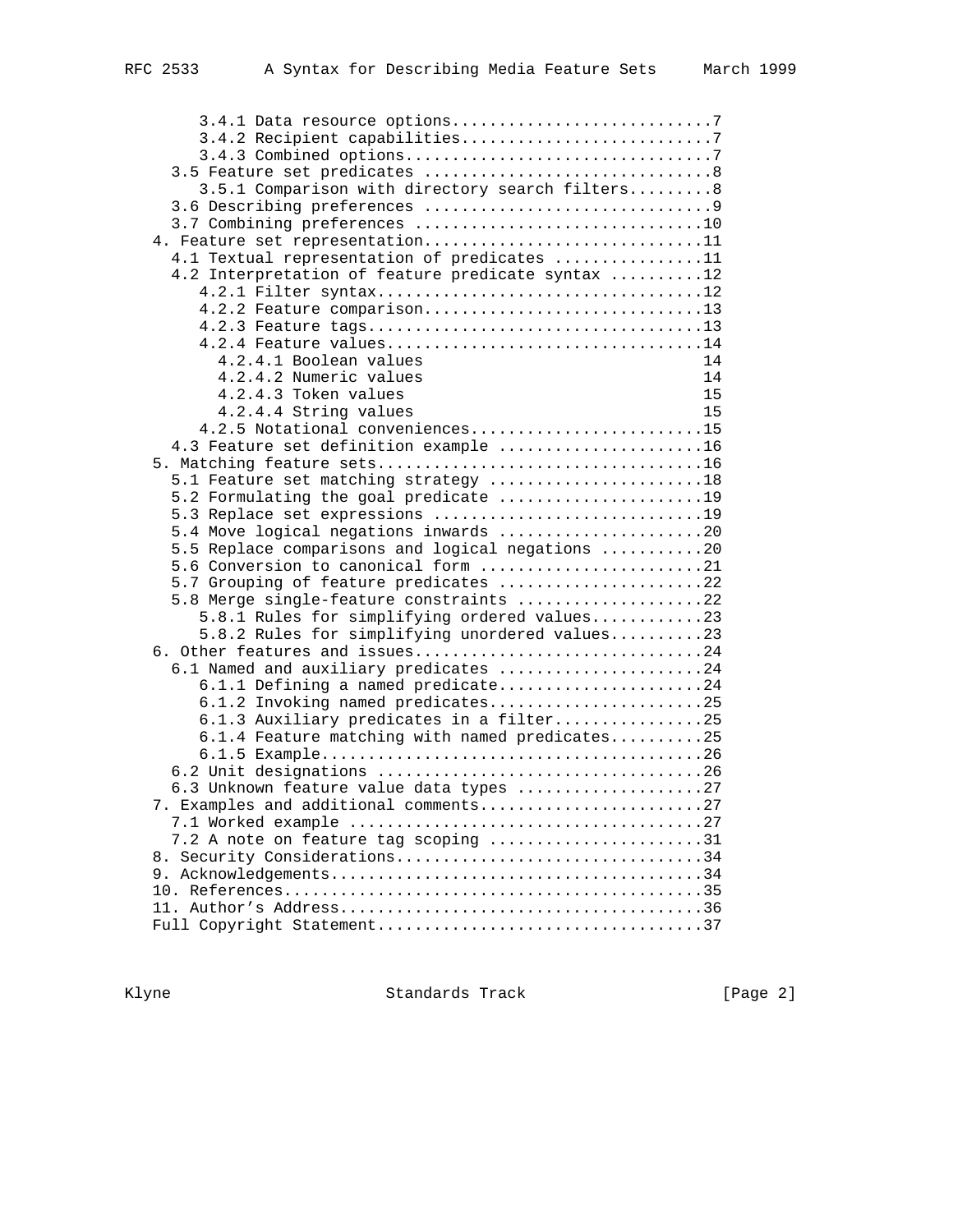#### 1. Introduction

 A number of Internet application protocols have a need to provide content negotiation for the resources with which they interact [1]. A framework for such negotiation is described in [2]. A part of this framework is a way to describe the range of media features which can be handled by the sender, recipient or document transmission format of a message.

 Descriptions of media feature capabilities need to be based upon some underlying vocabulary of individual media features. A format for such a vocabulary and procedures for registering media features within this vocabulary are presented in [3].

 This document defines a syntax that can be used to describe feature sets which are formed from combinations and relations involving individual media features. Such feature sets are used to describe the media handling capabilities of message senders, recipients and file formats.

An algorithm for feature set matching is also described here.

 The feature set syntax is built upon the principle of using feature set predicates as "mathematical relations" which define constraints on feature handling capabilities. This allows that the same form of feature set expression can be used to describe sender, receiver and file format capabilities. This has been loosely modelled on the way that relational databases use Boolean expresions to describe a set of result values, and a syntax that is based upon LDAP search filters.

1.1 Structure of this document

The main part of this memo addresses the following main areas:

 Section 2 introduces and references some terms which are used with special meaning.

 Section 3 introduces the concept of describing media handling capabilities as combinations of possible media features, and the idea of using Boolean expressions to express such combinations.

 Section 4 contains a description of a syntax for describing feature sets based on the previously-introduced idea of Boolean expressions used to describe media feature combinations.

Section 5 describes an algorithm for feature set matching.

Klyne Standards Track (Page 3)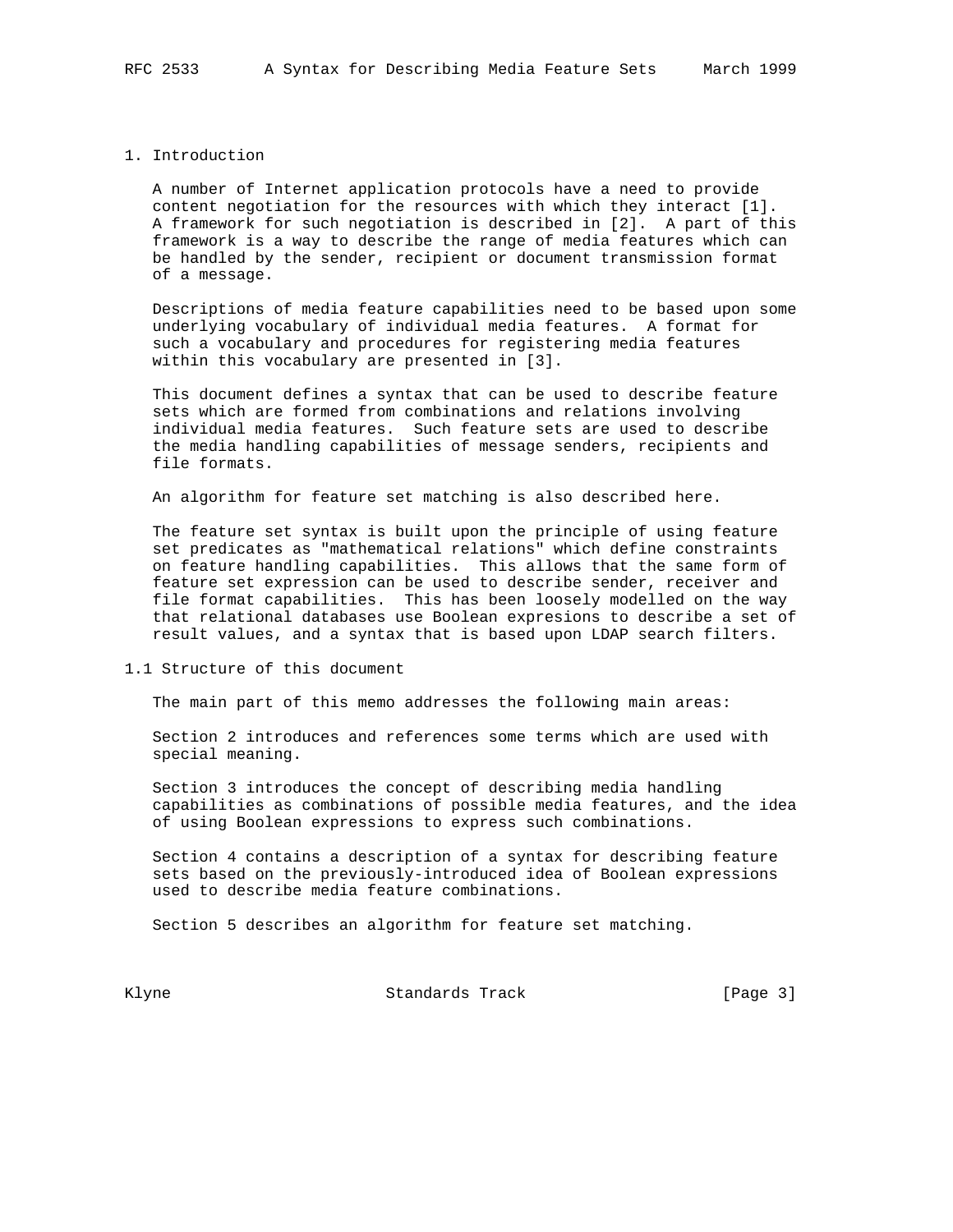Section 6 discusses some additional media feature description and processing issues that may be viewed as extensions to the core framework.

 Section 7 contains a worked example of feature set matching, and some additional explanatory comments spurred by issues arising from applying this framework to fascimile transmissions.

1.2 Document terminology and conventions

 The key words "MUST", "MUST NOT", "REQUIRED", "SHALL", "SHALL NOT", "SHOULD", SHOULD NOT", "RECOMMENDED", "MAY", and "OPTIONAL" in this document are to be interpreted as described in RFC 2119.

 NOTE: Comments like this provide additional nonessential information about the rationale behind this document. Such information is not needed for building a conformant implementation, but may help those who wish to understand the design in greater depth.

1.3 Discussion of this document

 Discussion of this document should take place on the content negotiation and media feature registration mailing list hosted by the Internet Mail Consortium (IMC):

Please send comments regarding this document to:

ietf-medfree@imc.org

 To subscribe to this list, send a message with the body 'subscribe' to "ietf-medfree-request@imc.org".

 To see what has gone on before you subscribed, please see the mailing list archive at:

http://www.imc.org/ietf-medfree/

2. Content feature terminology and definitions

 Feature Collection is a collection of different media features and associated values. This might be viewed as describing a specific rendering of a specific instance of a document or resource by a specific recipient.

 Feature Set is a set of zero, one or more feature collections.

Klyne **Standards Track** [Page 4]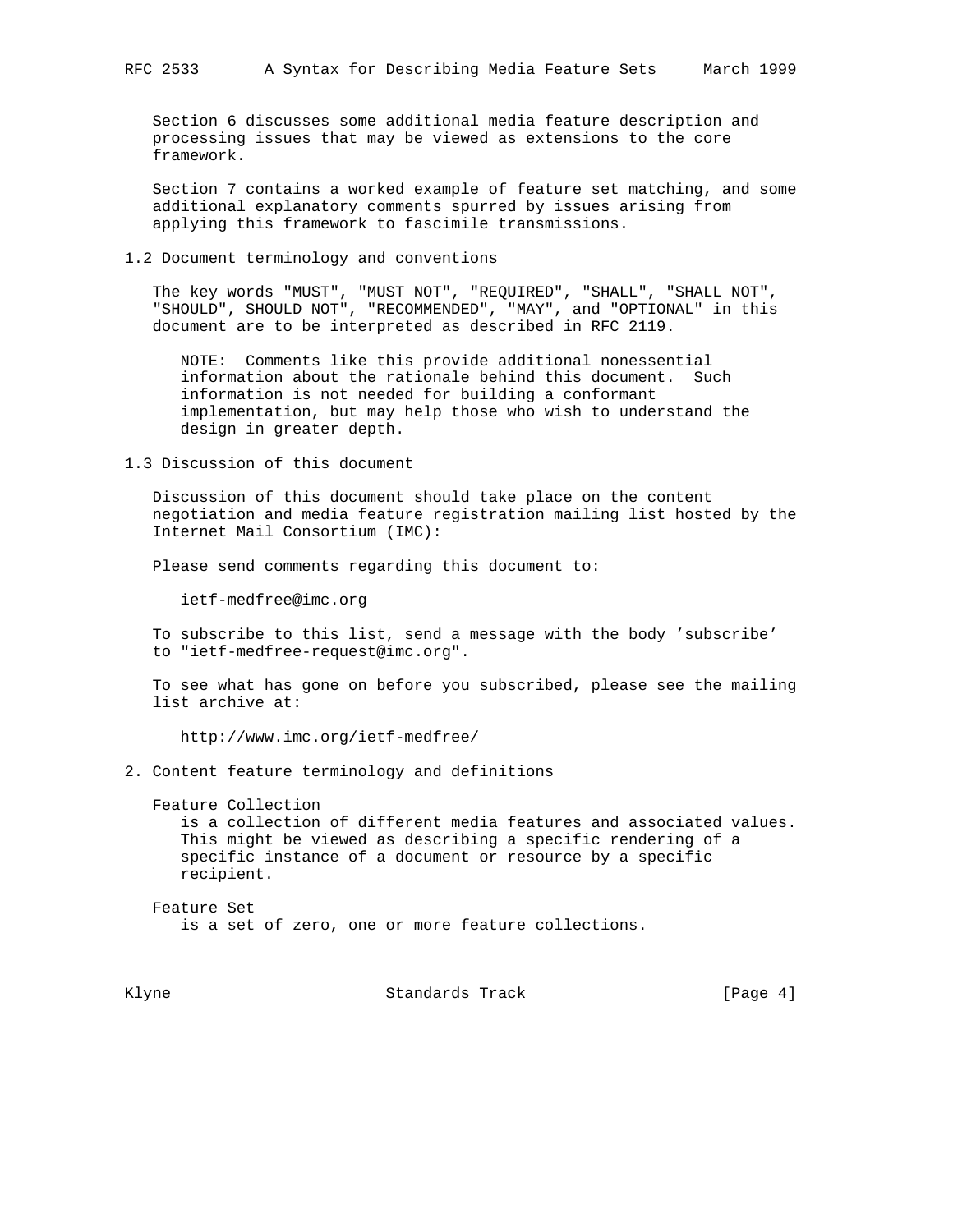NOTE: this term is used slightly differently by earlier work on Transparent Content Negotiation in HTTP [4].

Feature set predicate

 A function of an arbitrary feature collection value which returns a Boolean result. A TRUE result is taken to mean that the corresponding feature collection belongs to some set of media feature handling capabilities defined by this predicate.

Other terms used in this memo are defined in [2].

- 3. Media feature combinations and capabilities
- 3.1 Media features

 This memo assumes that individual media feature values are simple atomic values:

- o Boolean values.
- o Enumerated values.
- o Text string values (treated as atomic entities, like enumerated value tokens).
- o Numeric values (Integer or rational).

 These values all have the property that they can be compared for equality ('='), and that numeric and ordered enumeration values can be compared for less-than and greater-than relationship  $('<=', '>=').$  These basic comparison operations are used as the primitive building blocks for more comprehensive capability expressions.

## 3.2 Media feature collections and sets

 Any single media feature value can be thought of as just one component of a feature collection that describes some instance of a resource (e.g. a printed document, a displayed image, etc.). Such a feature collection consists of a number of media feature tags (each per [3]) and associated feature values.

 A feature set is a set containing a number of feature collections. Thus, a feature set can describe a number of different data resource instances. These can correspond to different treatments of a single data resource (e.g. different resolutions used for printing a given document), a number of different data resources subjected to a common treatment (e.g. the range of different images that can be rendered on a given display), or some combination of these (see examples below).

Klyne Standards Track (Page 5)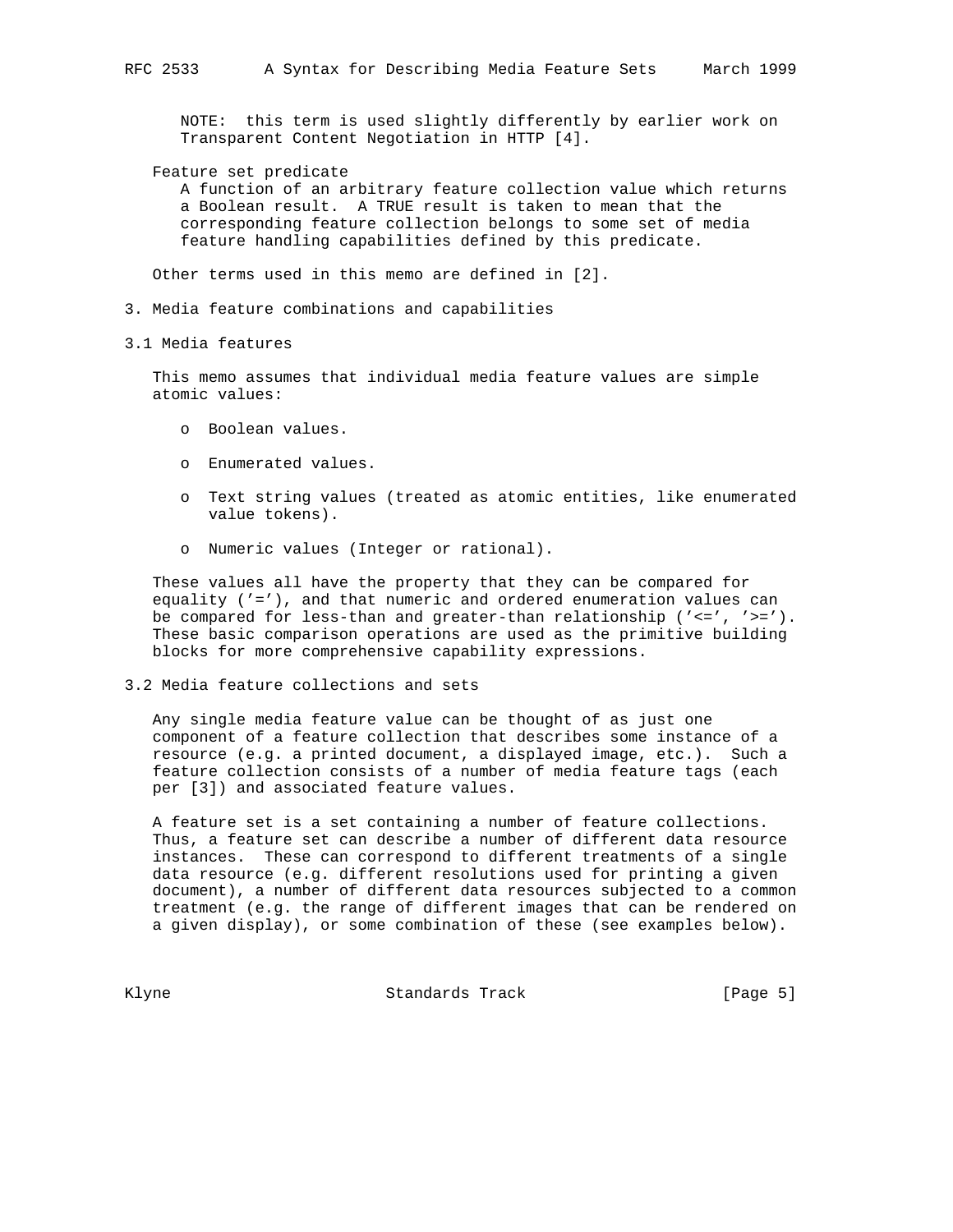Thus, a description of a feature set can describe the capabilities of a data resource or some entity that processes or renders a data resource.

3.3 Media feature set descriptions

 A feature set may be unbounded. For example, in principle, there is no limit on the number of different documents that may be output using a given printer. But to be practically useful, a feature set description must be finite.

 The general approach to describing feature sets is to start from the assumption that anything is possible; i.e. the feature set contains all possible document instances (feature collections). Then constraints are applied that progressively remove document instances from this set; e.g. for a monochrome printer, all document instances that use colour are removed, or for a document that must be rendered at some minimum resolution, all document instances with lesser resolutions are removed from the set. The mechanism used to remove document instances from the set is the mathematical idea of a "relation"; i.e. a Boolean function (a "predicate") that takes a feature collection parameter and returns a Boolean value that is TRUE if the feature collection describes an acceptable document instance, or FALSE if it describes one that is excluded.

| P(C)<br>$P(C)$ = TRUE <- : -> $P(C)$ = FALSE |                     |                                                                                                          |  |
|----------------------------------------------|---------------------|----------------------------------------------------------------------------------------------------------|--|
|                                              | Included : Excluded | This box represents some<br>set of feature collections (C)<br>that is constrained by the<br>predicate P. |  |
|                                              |                     |                                                                                                          |  |

 The result of applying a series of such constraints is a smaller set of feature collections that represent some media handling capability. Where the individual constraints are represented by predicates that each describe some media handling capability, the combined effect of these constraints is some subset of the individual constraint capabilities that can be represented by a predicate that is the logical-AND of the individual constraint predicates.

3.4 Media feature combination scenario

 This section develops some example scenarios, introducing the notation that is defined formally in section 4.

Klyne **Standards Track** (Page 6)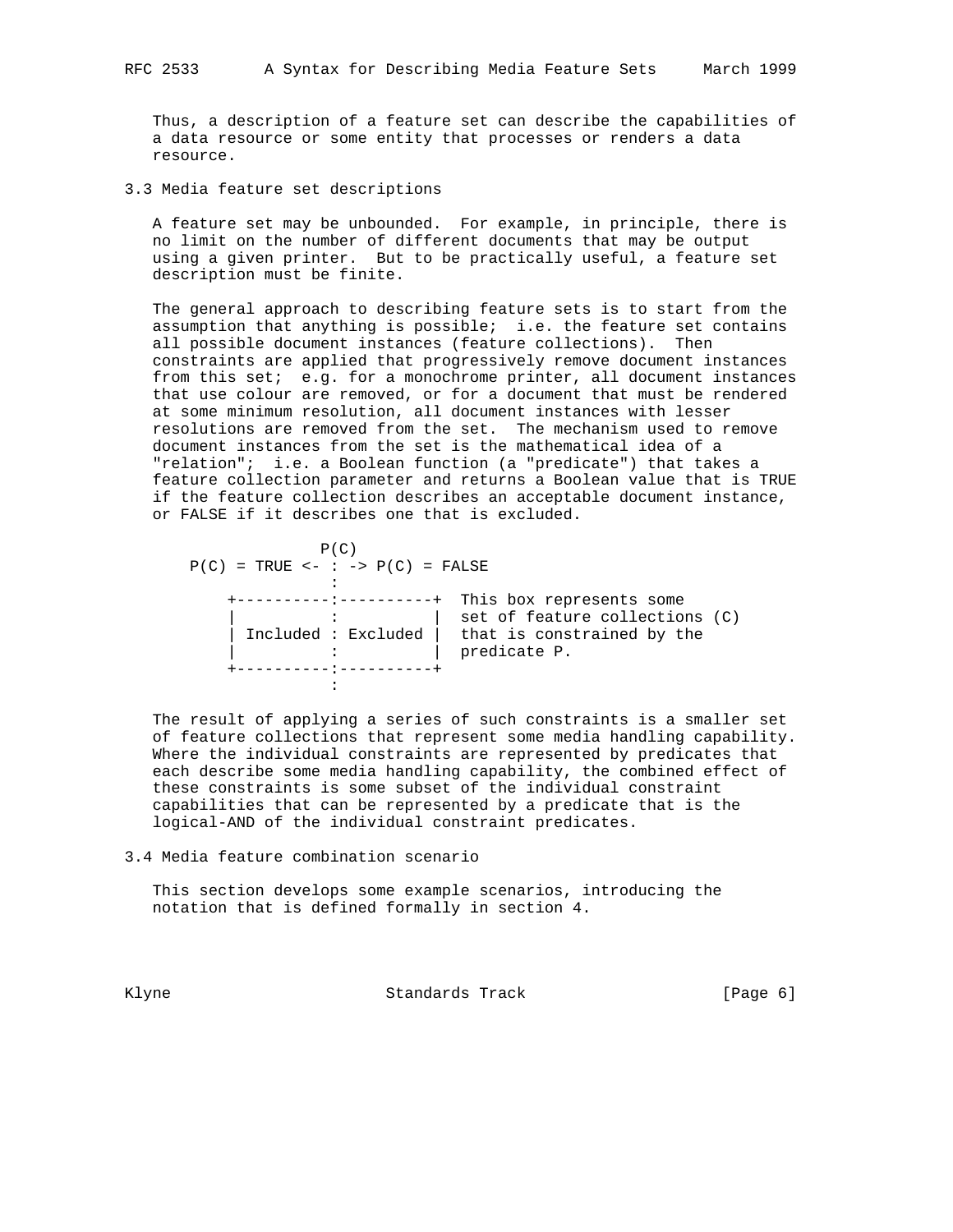## 3.4.1 Data resource options

 The following expression describes a data resource that can be displayed either: (a) as a 750x500 pixel image using 15 colours, or

- (b) at 150dpi on an A4 page.
	- (| (& (pix-x=750) (pix-y=500) (color=15) ) (& (dpi>=150) (papersize=iso-A4) ) )

## 3.4.2 Recipient capabilities

The following expression describes a receiving system that has:

- (a) a screen capable of displaying 640\*480 pixels and 16 million colours (24 bits per pixel), 800\*600 pixels and 64 thousand colours (16 bits per pixel) or 1024\*768 pixels and 256 colours (8 bits per pixel), or
- (b) a printer capable of rendering 300dpi on A4 paper.

```
 (| (& (| (& (pix-x<=640) (pix-y<=480) (color<=16777216) )
          (& (pix-x<=800) (pix-y<=600) (color<=65535) )
          (& (pix-x<=1024) (pix-y<=768) (color<=256) ) )
       (ua-media=screen) )
    (& (dpi=300)
       (ua-media=stationery) (papersize=iso-A4) ) )
```
 Note that this expression says nothing about the colour or grey-scale capabilities of the printer. In the scheme presented here, it is presumed to be unconstrained in this respect (or, more realistically, any such constraints are handled out-of-band by anyone sending to this recipient).

#### 3.4.3 Combined options

 The following example describes the range of document representations available when the resource described in the first example above is sent to the recipient described in the second example. This is the result of combining their capability feature sets:

```
 (| (& (pix-x=750) (pix-y=500) (color=15) )
   (& (dpi=300) (ua-media=stationery) (papersize=iso-A4) ) )
```
 The feature set described by this expression is the intersection of the sets described by the previous two capability expressions.

Klyne **Standards Track** (Page 7)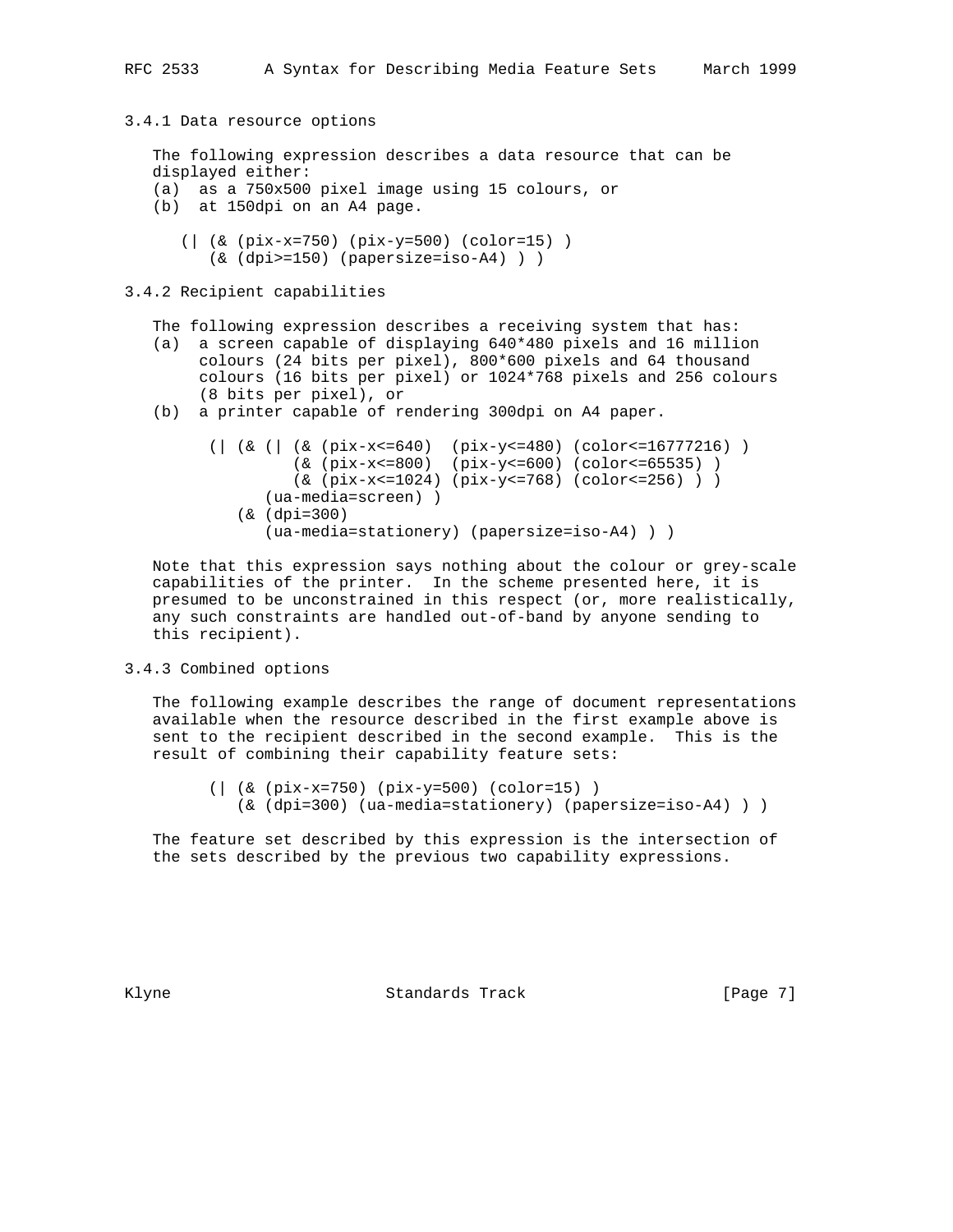#### 3.5 Feature set predicates

 There are many ways of representing a predicate. The ideas in this memo were inspired by the programming language Prolog [5], and its use of predicates to describe sets of objects.

 For the purpose of media feature descriptions in networked application protocols, the format used for LDAP search filters [7,8] has been adopted, because it is a good match for the requirements of capability identification, and has a very simple structure that is easy to parse and process.

## 3.5.1 Comparison with directory search filters

 Observe that a feature collection is similar to a directory entry, in that it consists of a collection of named values. Further, the semantics of the mechanism for selecting feature collections from a feature set is in many respects similar to selection of directory entries from a directory.

 A feature set predicate used to describe media handling capabilities is implicitly applied to some feature collection. Within the predicate, members of the feature collection are identified by their feature tags, and are compared with known feature values. (Compare with the way an LDAP search filter is applied to a directory entry, whose members are identified by attribute type names, and compared with known attribute values.)

For example, in:

(& (dpi>=150) (papersize=iso-A4) )

 the tokens 'dpi' and 'papersize' are feature tags, and '150' and ' iso-A4' are feature values. (In a corresponding LDAP search filter, they would be directory entry attribute types and attribute values.)

 Differences between directory selection (per [7]) and feature set selection are:

- o Directory selection provides substring-, approximate- and extensible- matching for attribute values. Such matching is not provided for feature set selection.
- o Directory selection may be based on the presence of an attribute without regard to its value. Within the semantic framework described by this document, Boolean-valued feature tests can be used to provide a similar effect.

Klyne Standards Track (Page 8)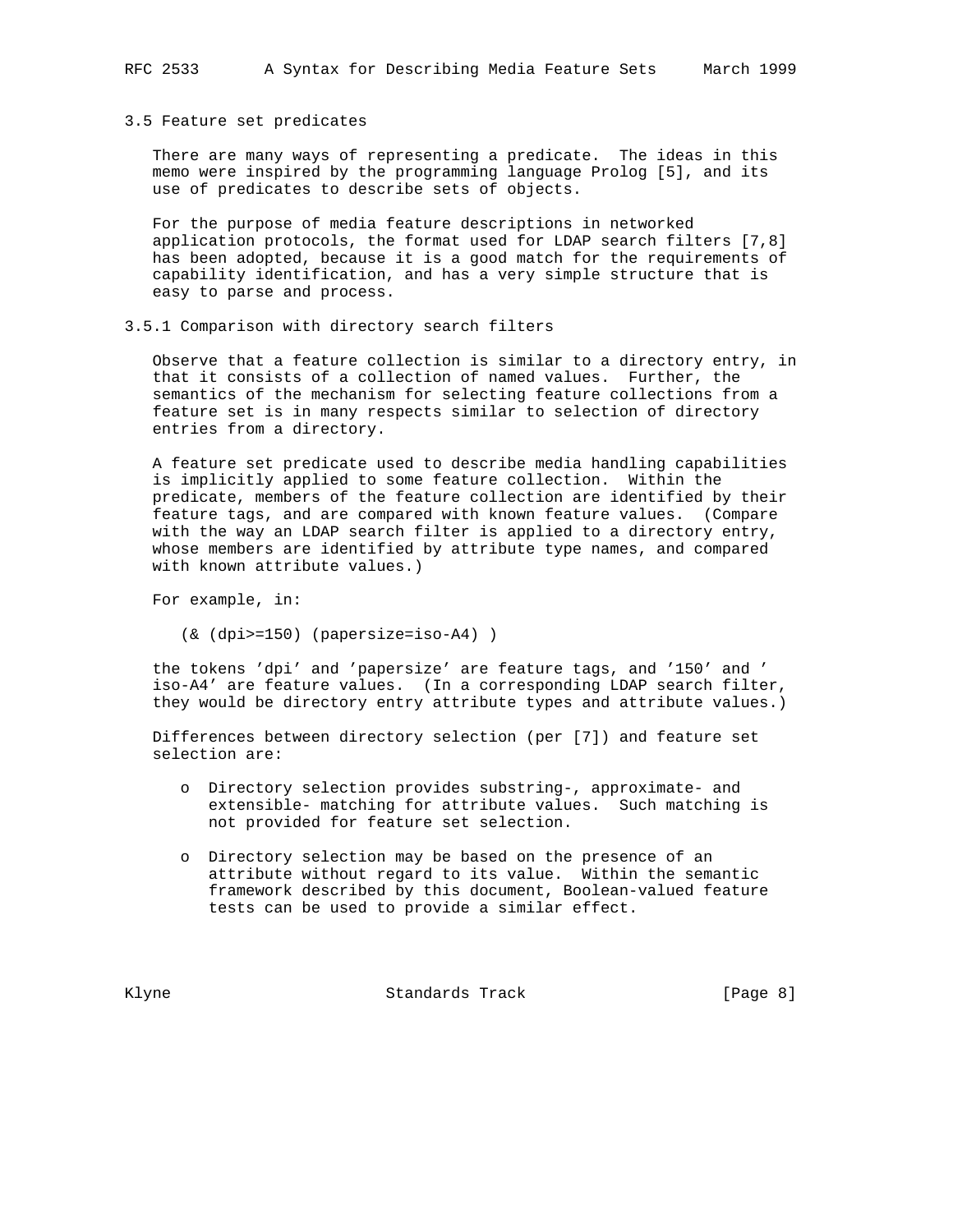- 
- o Directory selection provides for matching rules that test for the presence or absence of a named attribute type.
- o Directory selection provides for matching rules which are dependent upon the declared data type of an attribute value.
- o Feature selection provides for the association of a quality value with a feature predicate as a way of ranking the selected value collections.

 Within the semantic framework described by this document, Boolean valued feature tests can be used where presence tests would be used in a directory search filter.

 The idea of extensible matching and matching rules dependent upon data types are facets of a problem not addressed by this memo, but which do not necessarily affect the feature selection syntax. An aspect that might bear on the syntax would be specification of an explicit matching rule as part of a selection expression.

3.6 Describing preferences

 A convenient way to describe preferences is by numeric "quality values".

 It has been suggested that numeric quality values are potentially misleading if used as more than just a way of ranking options. For the purposes of this memo, ranking of options is sufficient.

 Numeric quality values in the range 0 to 1, with up to 3 fractional digits, are used to rank feature sets according to preference. Higher values are preferred over lower values, and equal values are presumed to be equally preferred. Beyond this, the actual number used has no significance defined here. Arithmetic operations on quality values are likely to produce unpredictable results unless appropriate semantics have been defined for the context where such operations are used.

 In the absence of any explicitly applied quality value, a value of "1" is assumed.

 Using the notation defined later, a quality value may be attached to any feature set predicate sub-expression:

 (| (& (pix-x=750) (pix-y=500) (color=15) );q=0.8  $(x (dpi)=150)$  (papersize=iso-A4) )  $iq=0.7$ 

Klyne Standards Track [Page 9]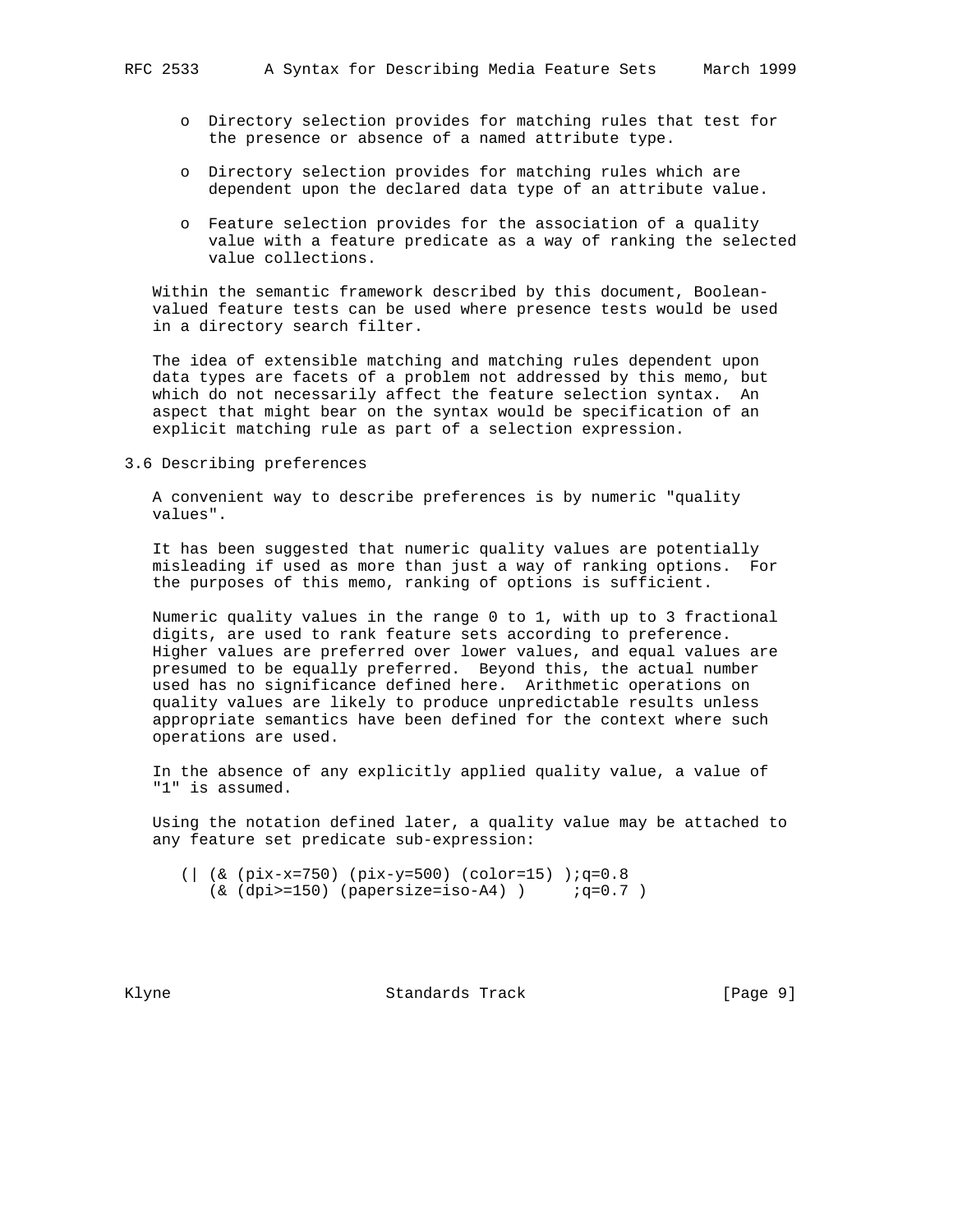Section 3.7 below explains that quality values attached to sub-expressions are not always useful.

 NOTE: the syntax for quality values used here taken from that defined for HTTP 'Accept:' headers in RFC 2068 [9], section 3.9. However, the use of quality values defined here does not go as far as that defined in RFC 2068.

#### 3.7 Combining preferences

 The general problem of describing and combining preferences among feature sets is very much more complex than simply describing allowable feature sets. For example, given two feature sets:

```
(k (a1);q=0.8 (b1);q=0.7)(x (a2);q=0.5 (b2);q=0.9)
```
where:

 feature a1 is preferred over a2 feature b2 is preferred over b1

 Which of these feature sets is preferred? In the absence of additional information or assumptions, there is no generally satisfactory answer to this.

 The proposed resolution of this issue is simply to say that no rules are provided for combining preference information. Applied to the above example, any preference information about (a1) in relation to (a2), or (b1) in relation to (b2) is not presumed to convey information about preference of  $( & 2)$  (b1) ) in relation to  $( & 2)$ (b2) ).

 In practical terms, this restricts the application of preference information to top-level predicate clauses. A top-level clause completely defines an allowable feature set; clauses combined by logical-AND operators cannot be top-level clauses (see canonical format for feature set predicates, described later).

 NOTE: This memo does not apply specific meaning to quality values or rules for combining them. Application of such meanings and rules is not prohibited, but is seen as an area for continuing research and experimentation.

 An example of a design that uses extended quality value semantics and combining operations is "Transparent Content Negotiation in HTTP" [4]. Other work that also extends quality values is the content negotiation algorithm in the Apache HTTP server [14].

Klyne Standards Track [Page 10]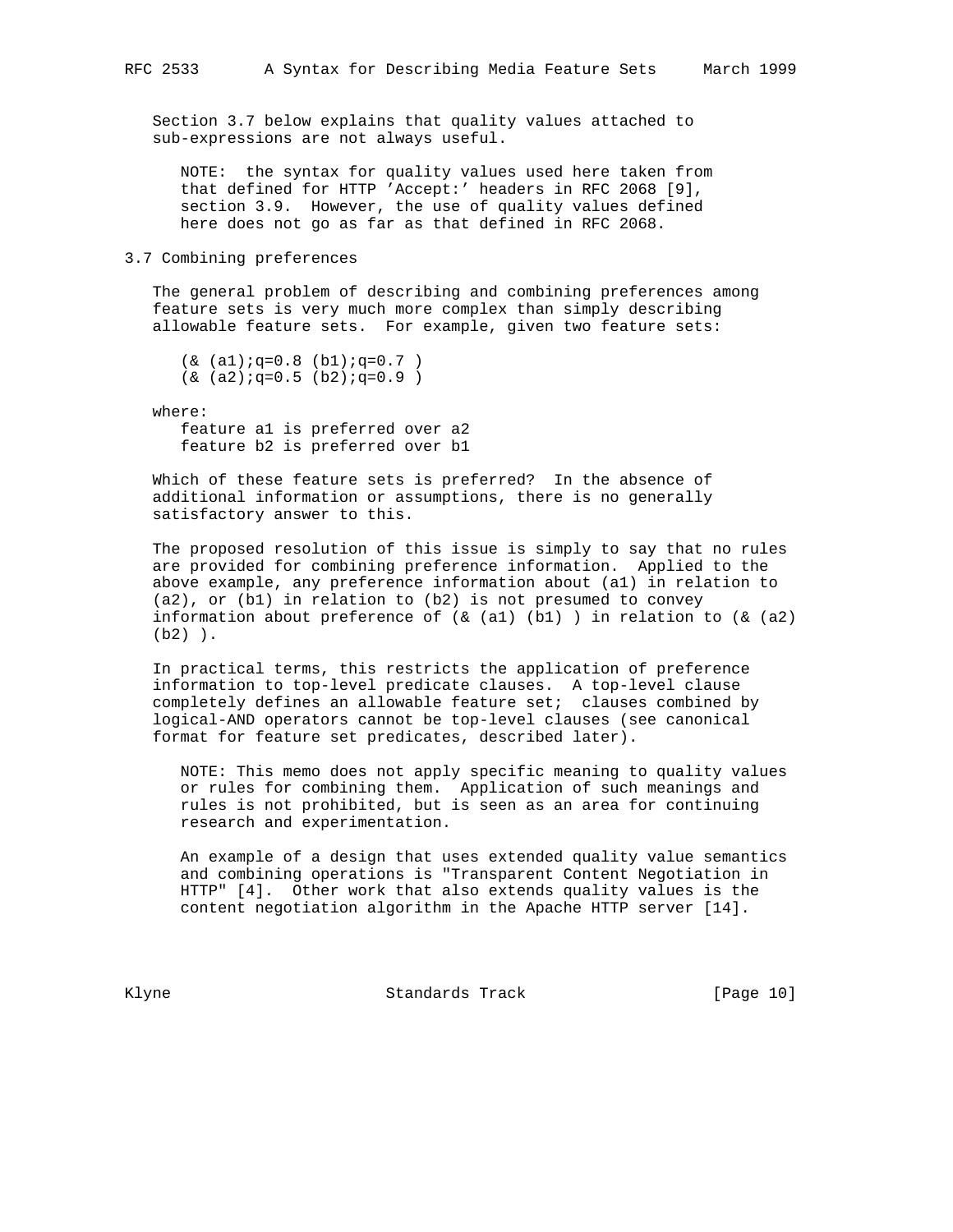4. Feature set representation

 The foregoing sections have described a framework for defining feature sets with predicates applied to feature collections. This section presents a concrete representation for feature set predicates.

4.1 Textual representation of predicates

 The text representation of a feature set is based on RFC 2254 "The String Representation of LDAP Search Filters" [8], excluding those elements not relevant to feature set selection (discussed above), and adding elements specific to feature set selection (e.g. options to associate quality values with predicates).

 The format of a feature predicate is defined by the production for "filter" in the following, using the syntax notation and core rules of RFC 2234 [10]:

| filter                  | $=$ "(" filtercomp ")" *(";" parameter )                                            |
|-------------------------|-------------------------------------------------------------------------------------|
|                         | $parameter = "q" "-" qvalue$                                                        |
|                         | / ext-param "=" ext-value                                                           |
| qvalue                  | $=$ ( "0" [ "." 0*3DIGIT ] )                                                        |
|                         | / $( "1" [ "." 0*3("0") ] )$                                                        |
| ext-param               | $=$ ALPHA * (ALPHA / DIGIT / "-" )                                                  |
| ext-value               | = <parameter according="" named="" parameter="" the="" to="" value,=""></parameter> |
|                         | filtercomp = and / or / not / item                                                  |
| and                     | = "&" filterlist                                                                    |
|                         | or $=$ " " filterlist                                                               |
|                         | $not = "!" filter$                                                                  |
| $filterlist = 1*filter$ |                                                                                     |
|                         | $item = simple / set / ext-pred$                                                    |
|                         | set = attr "=" "[" setentry $*($ "," setentry $)$ "]"                               |
|                         | setentry = value "/" range                                                          |
|                         | range = value "" value                                                              |
|                         | simple = attr filtertype value                                                      |
|                         | filtertype = equal / greater / less                                                 |
| equal                   | $=$ $" = "$                                                                         |
| greater $=$ ">="        |                                                                                     |
| $less = "<="$           |                                                                                     |
| $attr = ftag$           |                                                                                     |
| value                   | $=$ fyalue                                                                          |
|                         | ftag = <feature 2506="" [3]="" as="" defined="" in="" rfc="" tag,=""></feature>     |
|                         | fvalue = Boolean / number / token / string                                          |
| Boolean                 | $=$ "TRUE" / "FALSE"                                                                |
| number                  | $=$ integer / rational                                                              |
| integer                 | $=$ [ "+" / "-" ] 1*DIGIT                                                           |
| rational                | $=$ [ "+" / "-" ] 1*DIGIT "/" 1*DIGIT                                               |

Klyne Standards Track [Page 11]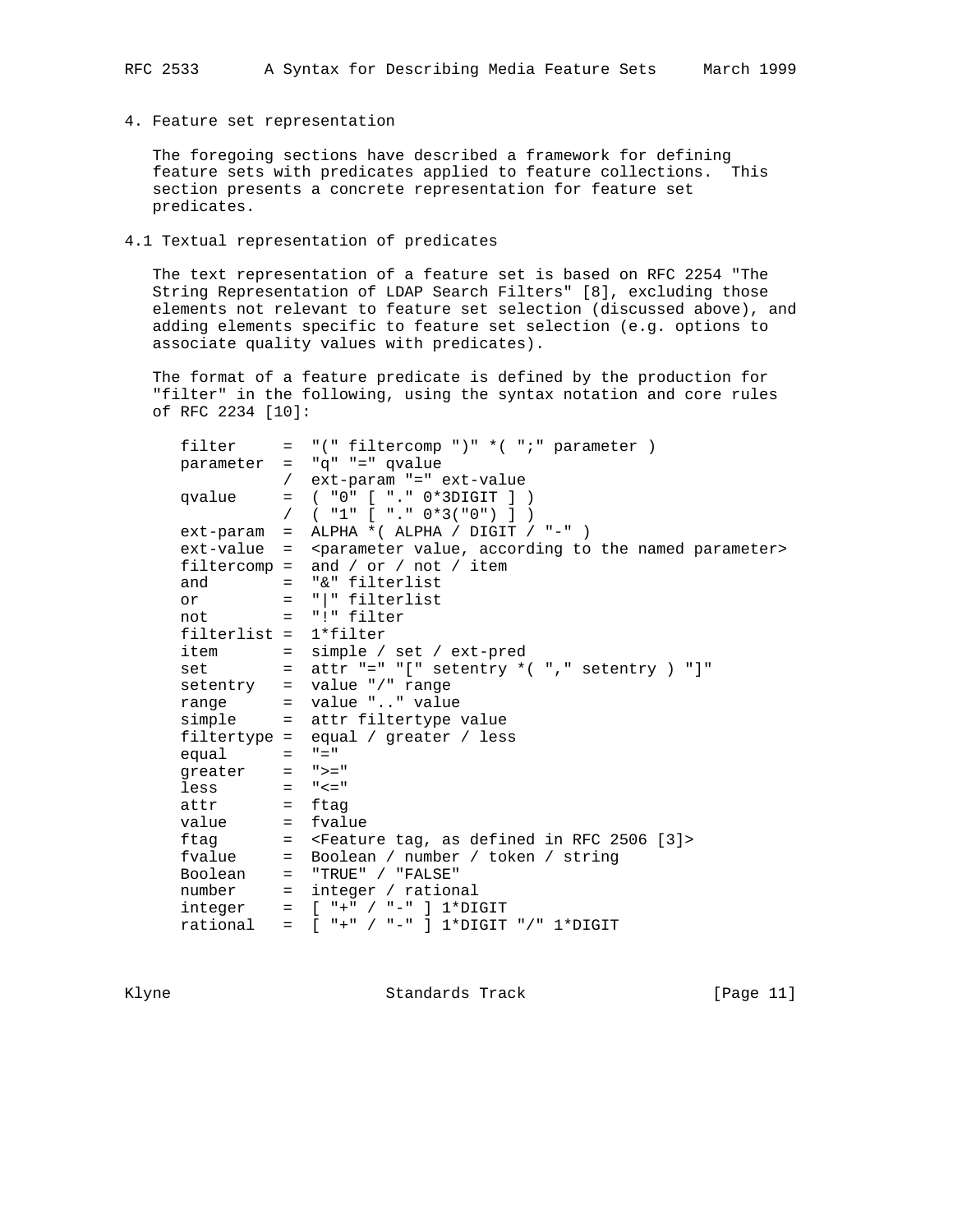| token    | $=$ ALPHA *( ALPHA / DIGIT / "-" )                                              |
|----------|---------------------------------------------------------------------------------|
| string   | $=$ DOUOTE *(%x20-21 / %x23-7E) DOUOTE                                          |
|          | ; quoted string of SP and VCHAR without DOUOTE                                  |
| ext-pred | = <extension constraint="" defined="" here="" not="" predicate,=""></extension> |

 (Subject to constraints imposed by the protocol that carries a feature predicate, whitespace characters may appear between any pair of syntax elements or literals that appear on the right hand side of these productions.)

 As described, the syntax permits parameters (including quality values) to be attached to any "filter" value in the predicate (not just top-level values). Only top-level quality values are recognized. If no explicit quality value is given, a value of '1.0' is applied.

 NOTE: The flexible approach to quality values and other parameter values in this syntax has been adopted for two reasons: (a) to make it easy to combine separately constructed feature predicates, and (b) to provide an extensible tagging mechanism for possible future use (for example, to incorporate a conceivable requirement to explicitly specify a matching rule).

4.2 Interpretation of feature predicate syntax

 A feature set predicate is described by the syntax production for ' filter'.

4.2.1 Filter syntax

 A 'filter' is defined as either a simple feature comparison ('item', see below) or a composite filter ('and', 'or', 'not'), decorated with optional parameter values (including "q=qvalue").

 A composite filter is a logical combination of one or more 'filter' values:

- (& f1 f2 ... fn ) is the logical-AND of the filter values 'f1', 'f2' up to 'fn'. That is, it is satisfied by any feature collection that satisfies all of the predicates represented by those filters.
- (| f1 f2 ... fn ) is the logical-OR of the filter values 'f1', 'f2' up to 'fn'. That is, it is satisfied by any feature collection that satisfies at least one of the predicates represented by those filters.

Klyne Standards Track [Page 12]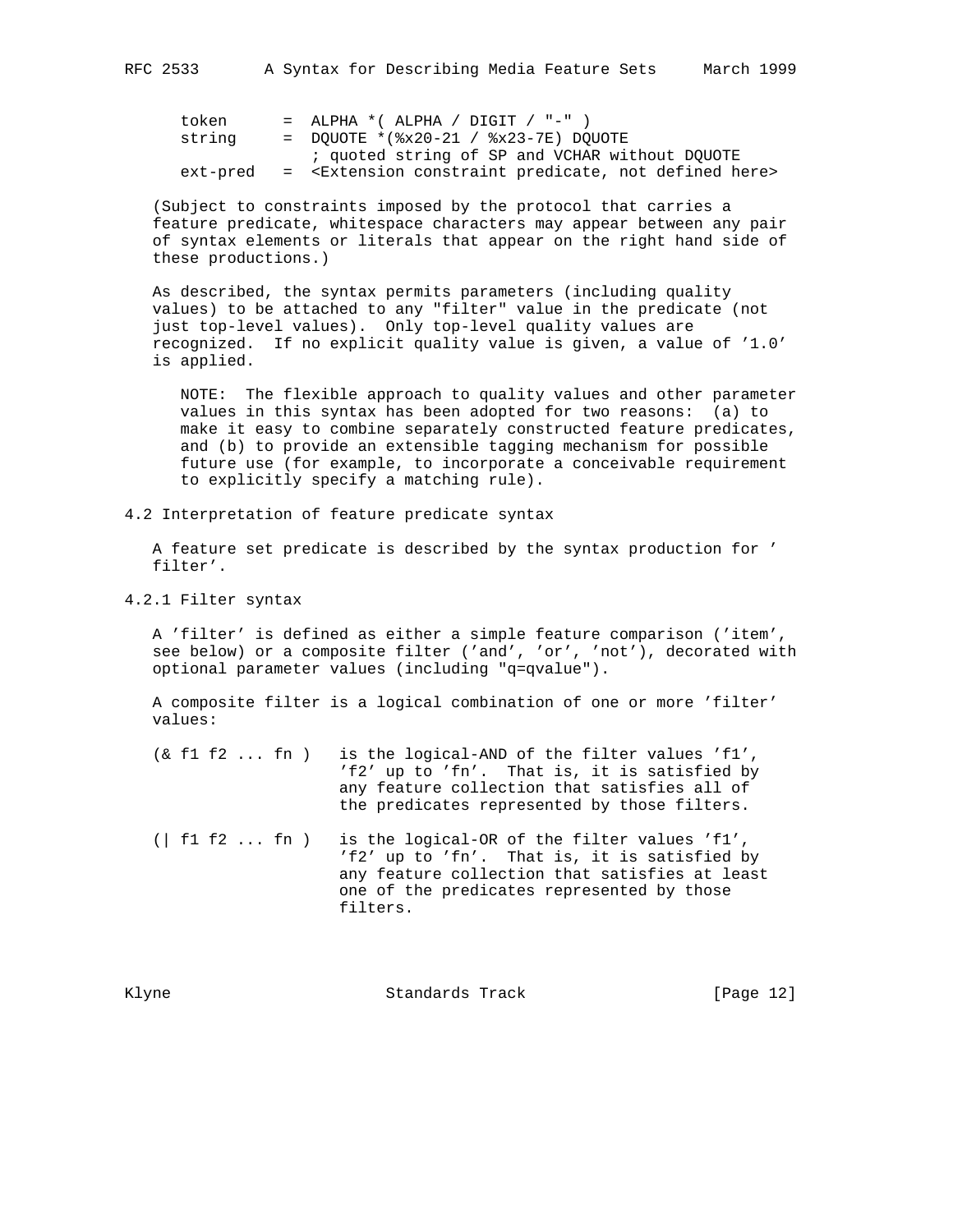RFC 2533 A Syntax for Describing Media Feature Sets March 1999

 (! f1 ) is the logical negation of the filter value 'f1'. That is, it is satusfied by any feature collection that does NOT satisfy the predicate represented by 'f1'.

#### 4.2.2 Feature comparison

 A feature comparison is defined by the 'simple' option of the syntax production for 'item'. There are three basic forms:

- (ftag=value) compares the feature named 'ftag' (in some feature collection that is being tested) with the supplied 'value', and matches if they are equal. This can be used with any type of feaure value (numeric, Boolean, token or string).
- (ftag<=value) compares the numeric feature named 'ftag' with the supplied 'value', and matches if the feature is less than or equal to 'value'.
- (ftag>=value) compares the numeric feature named 'ftag' with the supplied 'value', and matches if the feature is greater than or equal to 'value'.

 Less-than and greater-than tests may be performed with feature values that are not numeric but, in general, they amount to equality tests as there is no ordering relation on non-numeric values defined by this specification. Specific applications may define such ordering relations on specific feature tags, but such definitions are beyond the scope of (and not required for conformance to) this specification.

## 4.2.3 Feature tags

 Feature tags conform to the syntax given in "Media Feature Tag Registration Procedure" [3]. Feature tags used to describe capabilities should be registered using the procedures described in that memo. Unregistered feature tags should be allocated in the "URI tree", as discussed in the media feature registration procedures memo [3].

 If an unrecognized feature tag is encountered in the course of feature set predicate processing, it should be still be processed as a legitimate feature tag. The feature set matching rules are designed to allow new feature tags to be introduced without affecting the validity of existing capability assertions.

Klyne Standards Track [Page 13]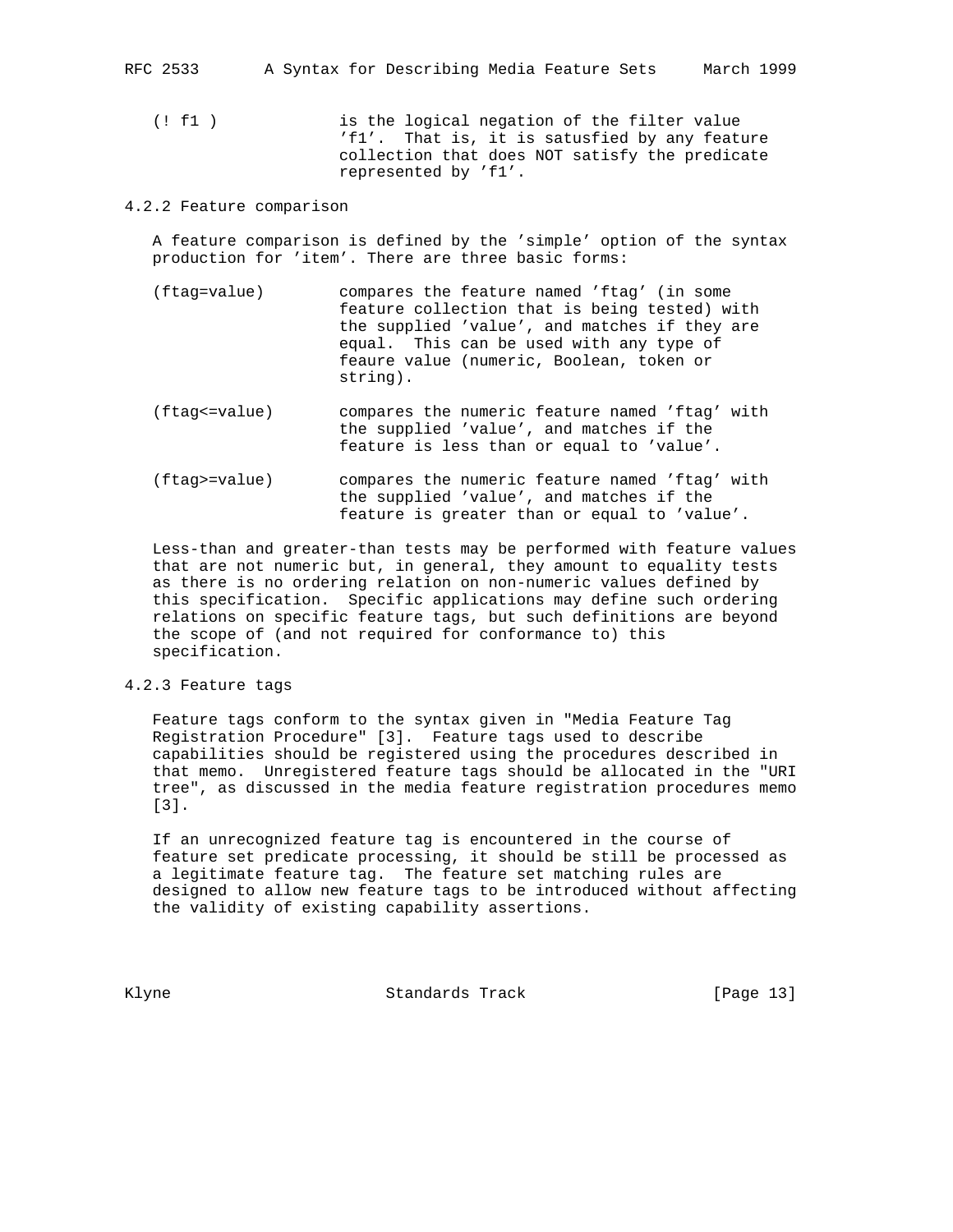4.2.4 Feature values

A feature may have a number, Boolean, token or string value.

4.2.4.1 Boolean values

 A Boolean is simply a token with two predefined values: "TRUE" and "FALSE". (Upper- or lower- case letters may be used in any combination.)

4.2.4.2 Numeric values

 A numeric value is either a decimal integer, optionally preceded by a "+" or "-" sign, or rational number.

 A rational number is expressed as "n/m", optionally preceded by a "+" or "-" sign. The "n" and "m" are unsigned decimal integers, and the value represented by "n/m" is "n" divided by "m". Thus, the following are all valid representations of the number 1.5:

 3/2 +15/10 600/400

 Thus, several rational number forms may express the same value. A canonical form of rational number is obtained by finding the highest common factor of "n" and "m", and dividing both "n" and "m" by that value.

 A simple integer value may be used anywhere in place of a rational number. Thus, we have:

 +5 is equivalent to +5/1 or +50/10, etc.  $-2$  is equivalent to  $-2/1$  or  $-4/2$ , etc.

 Any sign in a rational number must precede the entire number, so the following are not valid rational numbers:

 $3/+2, 15/-10$  (\*\*NOT VALID\*\*)

4.2.4.3 Token values

 A token value is any sequence of letters, digits and '-' characters that conforms to the syntax for 'token' given above. It is a name that stands for some (unspecified) value.

Klyne Standards Track [Page 14]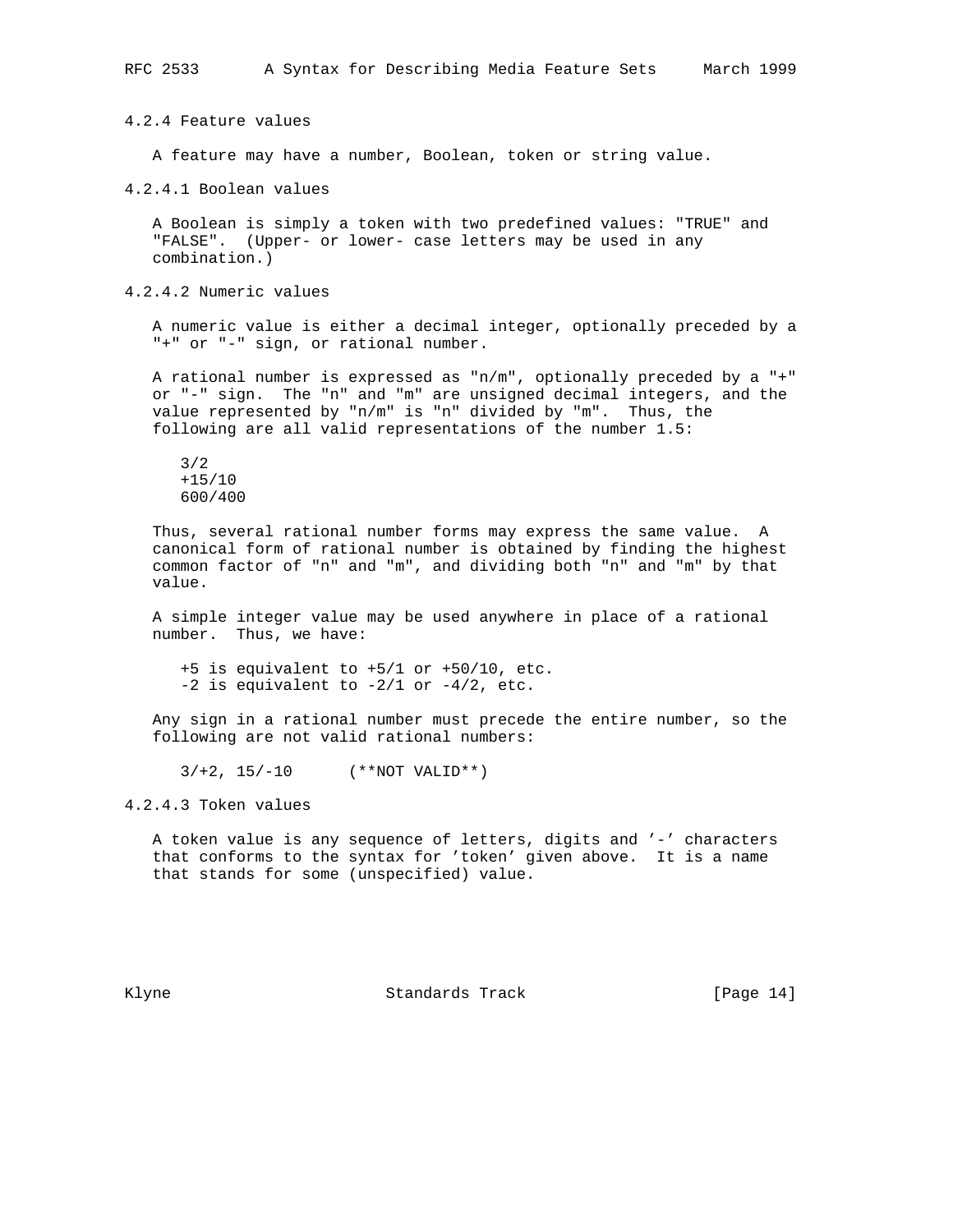4.2.4.4 String values

 A string value is any sequence of characters enclosed in double quotes that conform to the syntax for 'string' given above.

 The semantics of string defined by this memo are the same as those for a token value. But a string allows a far greater variety of internal formats, and specific applications may choose to interpret the content in ways that go beyond those given here. Where such interpretation is possible, the allowed string formats and the corresponding interpretations should be indicated in the media feature registration (per RFC 2506 [3]).

4.2.5 Notational conveniences

 The 'set' option of the syntax production for 'item' is simply a shorthand notation for some common situations that can be expressed using 'simple' constructs. Occurrences of 'set' items can eliminated by applying the following identities:

|             | $T = [E1, E2,  En]$ --> (  $(T=[E1]) (T=[E2])  (T=[En]) )$ |
|-------------|------------------------------------------------------------|
| (T=[R1R2])  | --> (& (T>=R1) (T<=R2) )                                   |
| $(T = [E])$ | --> (T=E)                                                  |

Examples:

```
 The expression:
   ( paper-size=[A4,B4] )
 can be used to express a capability to print documents on either A4
 or B4 sized paper.
```
 The expression: ( width=[4..17/2] ) might be used to express a capability to print documents that are anywhere between 4 and 8.5 inches wide.

```
 The set construct is designed so that enumerated values and ranges
 can be combined in a single expression, e.g.:
   ( width=[3,4,6..17/2] )
```
4.3 Feature set definition example

 The following is an example of a feature predicate that describes a number of image size and resolution combinations, presuming the registration and use of 'Pix-x', 'Pix-y', 'Res-x' and 'Res-y' feature tags:

(| (& (Pix-x=1024)

Klyne **Standards Track** [Page 15]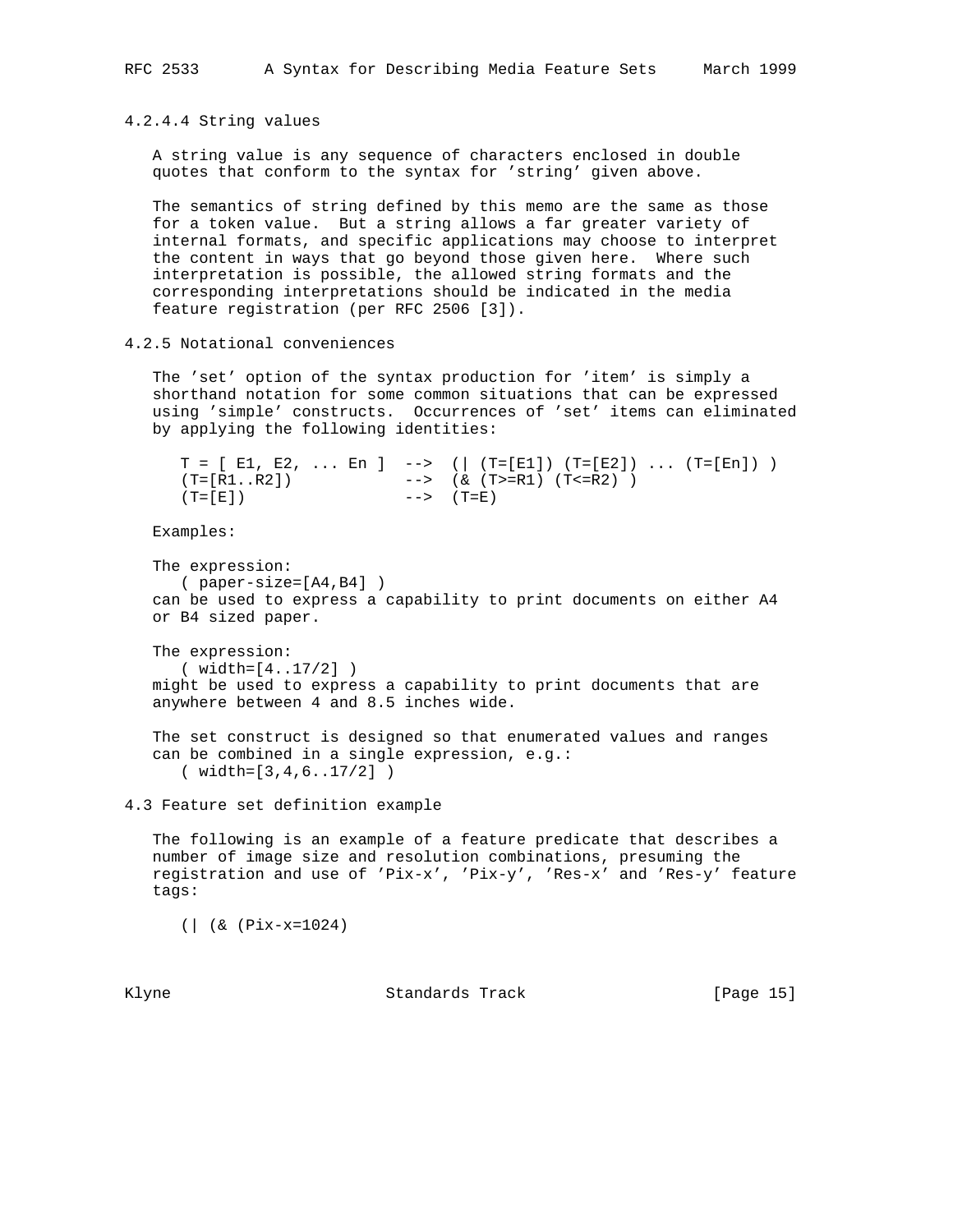```
 (Pix-y=768)
    (| (& (Res-x=150) (Res-y=150) )
       (& (Res-x=150) (Res-y=300) )
       (& (Res-x=300) (Res-y=300) )
       (& (Res-x=300) (Res-y=600) )
       (& (Res-x=600) (Res-y=600) ) ) )
 (& (Pix-x=800)
    (Pix-y=600)
    (| (& (Res-x=150) (Res-y=150) )
       (& (Res-x=150) (Res-y=300) )
       (& (Res-x=300) (Res-y=300) )
       (& (Res-x=300) (Res-y=600) )
      (k (Res-x=600) (Res-y=600) ) ) ) iq=0.9 (& (Pix-x=640)
    (Pix-y=480)
    (| (& (Res-x=150) (Res-y=150) )
       (& (Res-x=150) (Res-y=300) )
       (& (Res-x=300) (Res-y=300) )
       (& (Res-x=300) (Res-y=600) )
      (\& \text{(Res-}x=600) \& \text{Res-}y=600) ) ) ( \text{q=0.8}
```
5. Matching feature sets

 This section presents a procedure for combining feature sets to determine the common feature collections to which they refer, if there are any. Making a selection from the possible feature collections (based on q-values or otherwise) is not covered here.

 Matching a feature set to some given feature collection is essentially very straightforward: the feature set predicate is simply evaluated for the given feature collection, and the result (TRUE or FALSE) indicates whether the feature collection matches the capabilities, and the associated quality value can be used for selecting among alternative feature collections.

 Matching a feature set to some other feature set is less straightforward. Here, the problem is to determine whether or not there is at least one feature collection that matches both feature sets (e.g. is there an overlap between the feature capabilities of a given file format and the feature capabilities of a given recipient?)

 This feature set matching is accomplished by logical manipulation of the predicate expressions as described in the following sub-sections.

 For this procedure to work reliably, the predicates must be reduced to a canonical form. The canonical form used here is "disjunctive normal form". A syntax for disjunctive normal form is:

Klyne **Standards Track** [Page 16]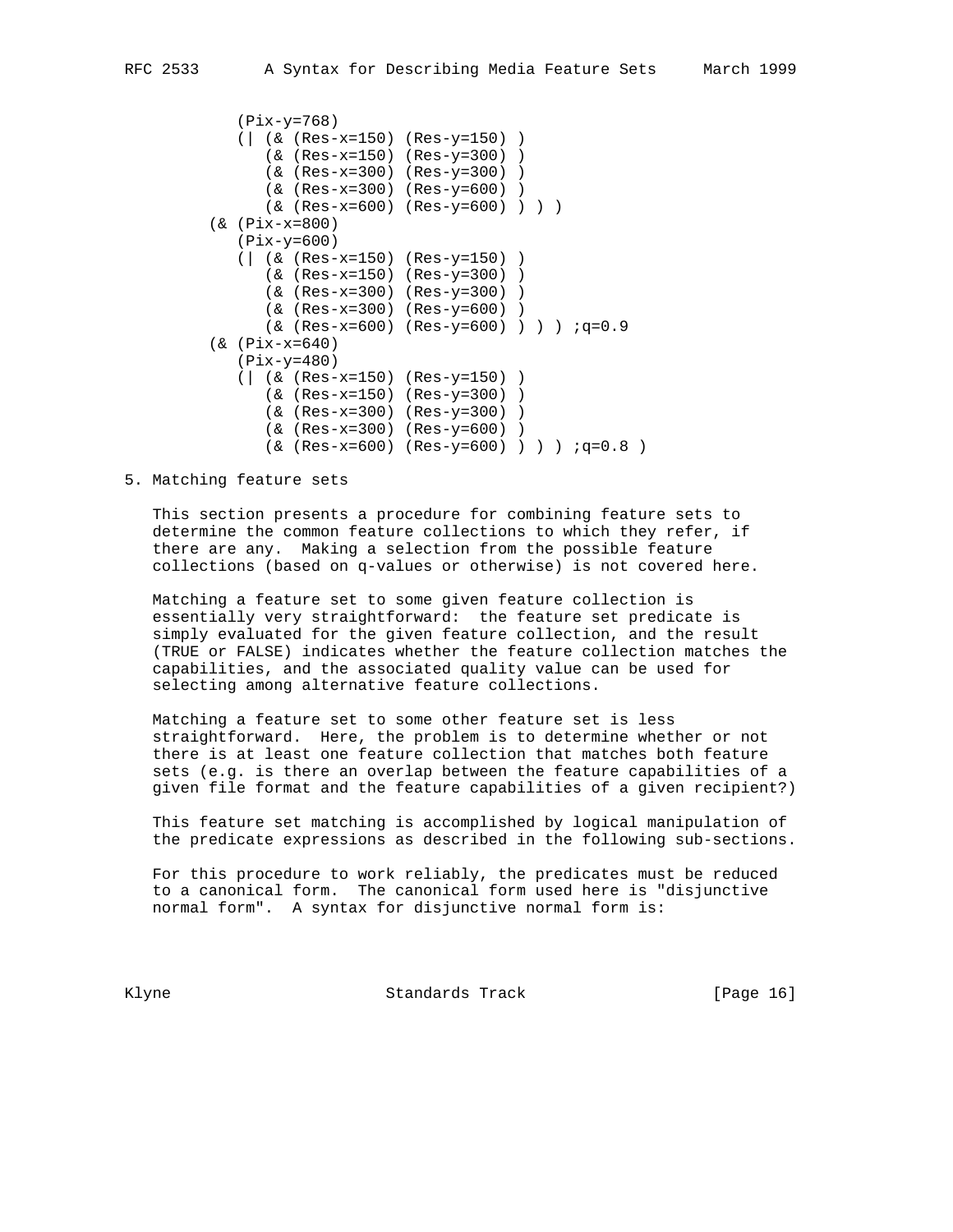| filter   | = orlist                        |
|----------|---------------------------------|
| orlist   | $=$ "(" " " andlist ")" / term  |
| andlist  | $=$ "(" "&" termlist ")" / term |
| termlist | = 1*term                        |
| term     | $=$ "(" "!" simple ")" / simple |

 where "simple" is as described previously in section 4.1. Thus, the canonicalized form has at most three levels: an outermost  $"(\ldots)"$ disjunction of " $(\&\dots)$ " conjunctions of possibly negated feature value tests.

 NOTE: The usual canonical form for predicate expressions is "clausal form". Procedures for converting general predicate expressions are given in [5] (section 10.2), [11] (section 2.13) and [12] (section 5.3.2).

 "Clausal form" for a predicate is similar to "conjunctive normal form" for a proposition, being a conjunction (logical AND) of disjunctions (logical ORs). The related form used here, better suited to feature set matching, is "disjunctive normal form", which is a logical disjunction (OR) of conjunctions (ANDs). In this form, the aim of feature set matching is to show that at least one of the disjunctions can be satisfied by some feature collection.

 Is this consideration of canonical forms really required? After all, the feature predicates are just Boolean expressions, aren't they? Well, no: a feature predicate is a Boolean expression containing primitive feature value tests (comparisons), represented by 'item' in the feature predicate syntax. If these tests could all be assumed to be independently TRUE or FALSE, then each could be regarded as an atomic proposition, and the whole predicate could be dealt with according to the (relatively simple) rules of Propositional Calculus.

 But, in general, the same feature tag may appear in more than one predicate 'item', so the tests cannot be regarded as independent. Indeed, interdependence is needed in any meaningful application of feature set matching, and it is important to capture these dependencies (e.g. does the set of resolutions that a sender can supply overlap the set of resolutions that a recipient can handle?). Thus, we have to deal with elements of the Predicate Calculus, with some additional rules for algebraic manipulation.

 A description of both the Propositional and Predicate calculi can be found in [12].

Klyne Standards Track [Page 17]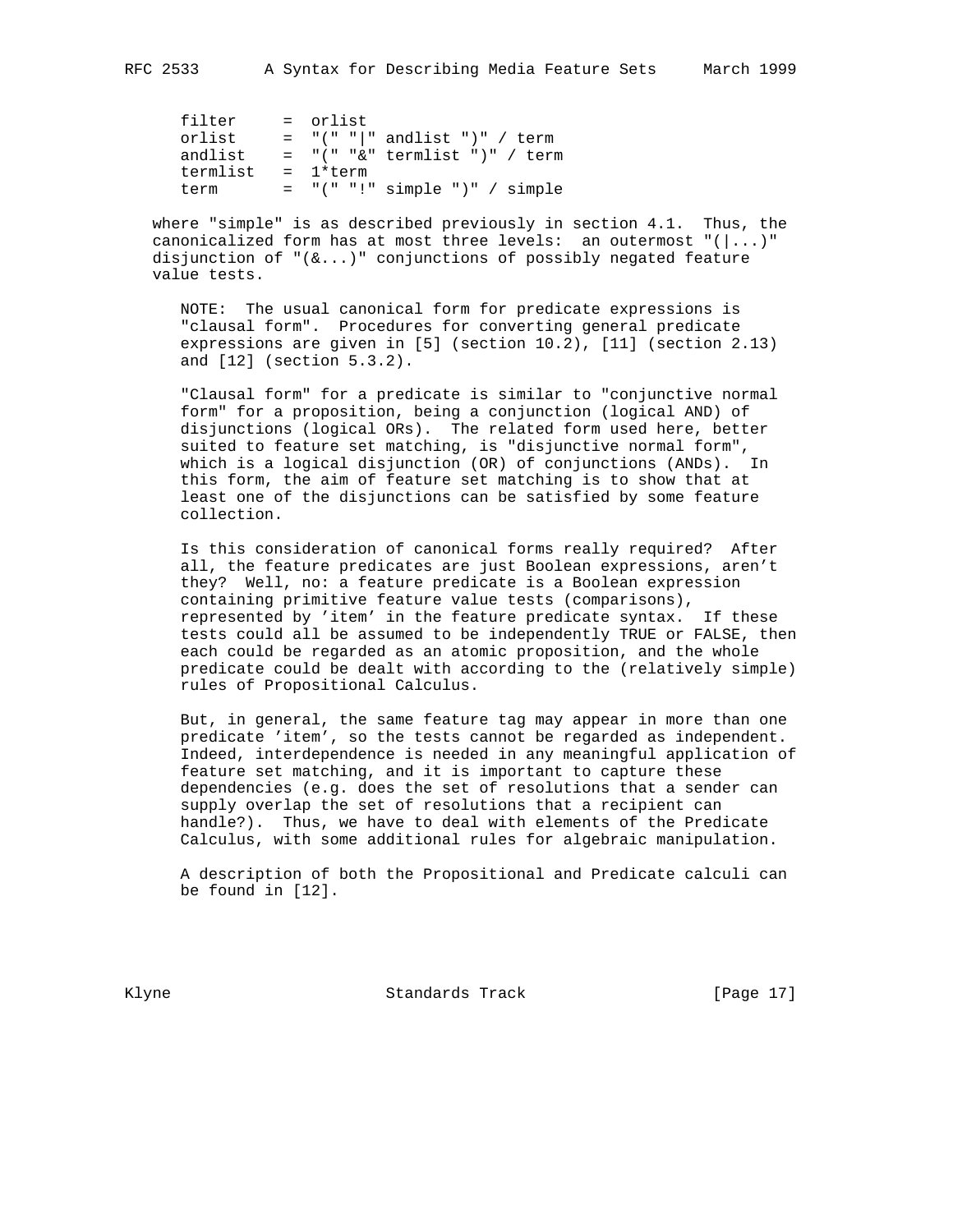We aim to show that these additional rules are more unfamiliar than complicated. The construction and use of feature predicates actually avoids some of the complexity of dealing with fully generalized Predicate Calculus.

## 5.1 Feature set matching strategy

The overall strategy for matching feature sets, expanded below, is:

- 1. Formulate the feature set match hypothesis.
- 2. Replace "set" expressions with equivalent comparisons.
- 3. Move logical negations "inwards", so that they are all applied directly to feature comparisons.
- 4. Eliminate logical negations, and express all feature comparisons in terms of just four comparison operators
- 5. Reduce the hypothesis to canonical disjunctive normal form (a disjunction of conjunctions).
- 6. For each of the conjunctions, attempt to show that it can be satisfied by some feature collection.
	- 6.1 Separate the feature value tests into independent feature groups, such that each group contains tests involving just one feature tag. Thus, no predicate in a feature group contains a feature tag that also appears in some other group.
	- 6.2 For each feature group, merge the various constraints to a minimum form. This process either yields a reduced expression for the allowable range of feature values, or an expression containing the value FALSE, which is an indication that no combination of feature values can satisfy the constraints (in which case the corresponding conjunction can never be satisfied).
- 7. If the remaining disjunction contains at least one satisfiable conjunction, then the constraints are shown to be satisfiable.

 The final expression obtained by this procedure, if it is non-empty, can be used as a statement of the resulting feature set for possible further matching operations. That is, it can be used as a starting point for combining with additional feature set constraint predicate to determine a feature set that is constrained by the capabilities of several entities in a message transfer path.

Klyne Standards Track [Page 18]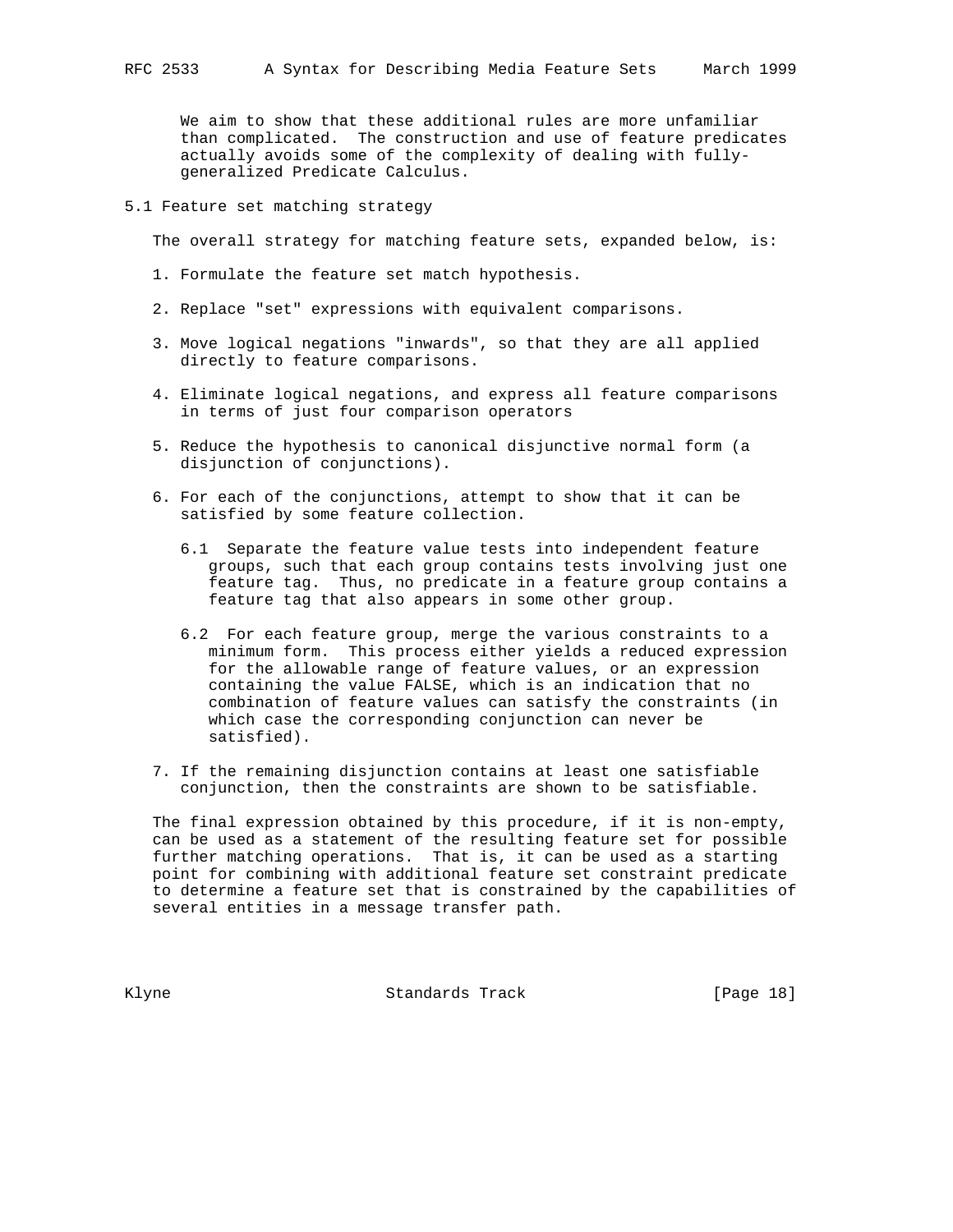NOTE: as presented, the feature matching process evaluates (and stores) all conjunctions of the disjunctive normal form before combining feature tag comparisons and eliminating unsatisfiable conjunctions. For low-memory systems an alternative approach is possible, in which each normal form conjunction is enumerated and evaluated in turn, with only those that are satisfiable being retained for further use.

5.2 Formulating the goal predicate

 A formal statement of the problem we need to solve can be given as: given two feature set predicates,  $'(P x)'$  and  $'(Q x)'$ , where 'x' is some feature collection, we wish to establish the truth or otherwise of the proposition:

EXISTS $(x)$ :  $(P x)$  AND  $(Q x)$ 

 i.e. does there exist a feature collection 'x' that satisfies both predicates, 'P' and 'Q'?

 Then, if feature sets to be matched are described by predicates 'P' and  $'Q'$ , the problem is to determine if there is any feature set satisfying the goal predicate:

(& P Q)

i.e. to determine whether the set thus described is non-empty.

5.3 Replace set expressions

 Replace all "set" instances in the goal predicate with equivalent "simple" forms:

 $T = [ E1, E2, ... En ] \longrightarrow ( | (T=[E1]) (T=[E2]) ... (T=[En]) )$ <br>  $(T=[R1..R2]) \longrightarrow ( & (T>=R1) (T<-R2) )$  $\left(--> (\& (T>=R1) (T<=R2))\right)$  $(T=[E])$  -->  $(T=E)$ 

5.4 Move logical negations inwards

 The goal of this step is to move all logical negations so that they are applied directly to feature comparisons. During the following step, these logical negations are replaced by alternative comparison operators.

 This is achieved by repeated application of the following transformation rules:

Klyne Standards Track [Page 19]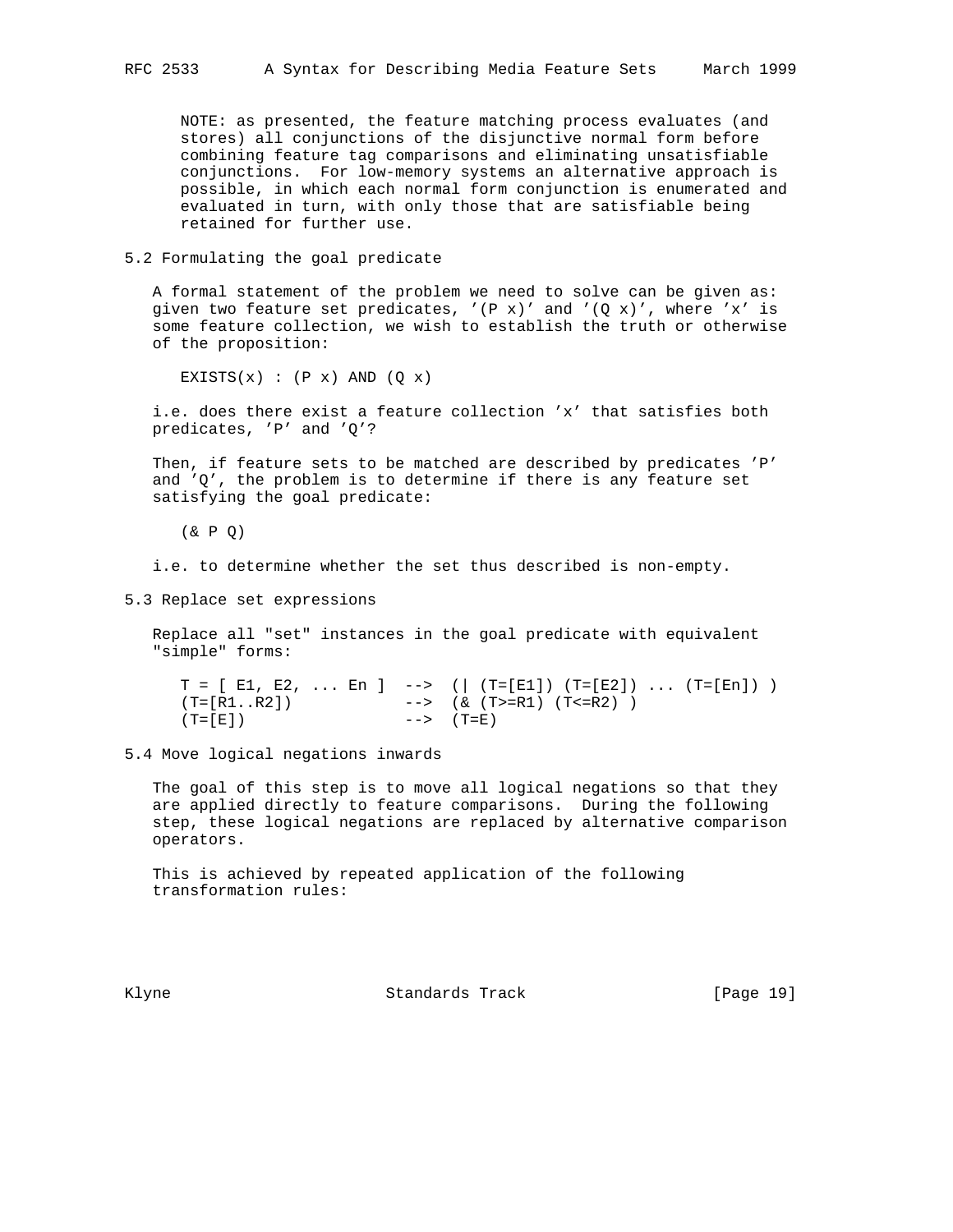(! (& A1 A2 ... Am ) ) --> (| (! A1 ) (! A2 ) ... (! Am ) ) (! (| A1 A2 ... Am ) ) --> (& (! A1 ) (! A2 ) ... (! Am ) ) (! (! A ) ) --> A

 The first two rules are extended forms of De Morgan's law, and the third is elimination of double negatives.

5.5 Replace comparisons and logical negations

 The predicates are derived from the syntax described previously, and contain primitive value testing functions  $'='$ ,  $'=''$ ,  $'>='$ . The primitive tests have a number of well known properties that are exploited to reach a useful conclusion; e.g.

 $(A = B)$  &  $(B = C)$  =>  $(A = C)$  $(A \leq B)$  &  $(B \leq C)$  =>  $(A \leq C)$ 

 These rules form a core body of logic statements against which the goal predicate can be evaluated. The form in which these statements are expressed is important to realizing an effective predicate matching algorithm (i.e. one that doesn't loop or fail to find a valid result). The first step in formulating these rules is to simplify the framework of primitive predicates.

 The primitive predicates from which feature set definitions are constructed are '=', '<=' and '>='. Observe that, given any pair of feature values, the relationship between them must be exactly one of the following:

 (LT a b): 'a' is less than 'b'. (EQ a b): 'a' is equal to 'b'. (GT a b): 'a' is greater than 'b'. (NE a b): 'a' is not equal to 'b', and is not less than or greater than 'b'.

 (The final case arises when two values are compared for which no ordering relationship is defined, and the values are not equal; e.g. two unequal string values.)

These four cases can be captured by a pair of primitive predicates:

 (LE a b): 'a' is less than or equal to 'b'. (GE a b): 'a' is greater than or equal to 'b'.

 The four cases described above are prepresented by the following combinations of primitive predicate values:

Klyne Standards Track [Page 20]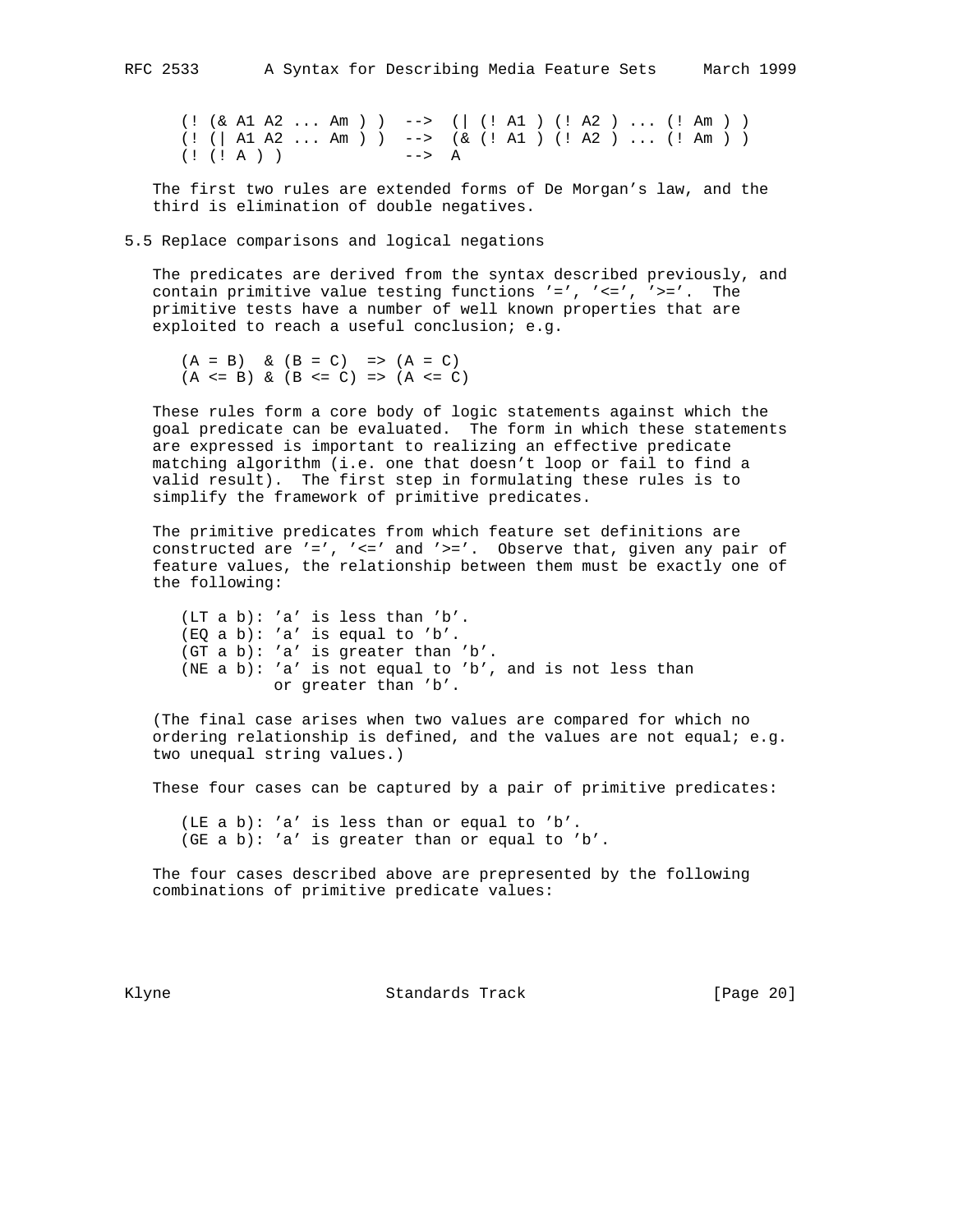(LE a b) (GE a b) | relationship ---------------------------------- TRUE FALSE | (LT a b) TRUE TRUE | (EQ a b)<br>FALSE TRUE | (GT a b) FALSE TRUE (GT a b) FALSE FALSE | (NE a b)

 Thus, the original 3 primitive tests can be translated to combinations of just LE and GE, reducing the number of additional relationships that must be subsequently captured:

 $(a \le b) \quad -- \ge (LE a b)$  $(a \ge b)$  -->  $(GE \ a \ b)$  $(a = b)$  -->  $(x (LE a b) (GE a b) )$ 

 Further, logical negations of the original 3 primitive tests can be eliminated by the introduction of 'not-greater' and 'not-less' primitives

 $(NG a b) = = (! (GE a b) )$  $(NL a b) = = (! (LE a b) )$ 

using the following transformation rules:

 $( ! (a = b) )$  -->  $( | (NL a b) (NG a b) )$  (! (a <= b) ) --> (NL a b) (! (a >= b) ) --> (NG a b)

 Thus, we have rules to transform all comparisons and logical negations into combinations of just 4 relational operators.

5.6 Conversion to canonical form

NOTE: Logical negations have been eliminated in the previous step.

 Expand bracketed disjunctions, and flatten bracketed conjunctions and disjunctions:

 (& (| A1 A2 ... Am ) B1 B2 ... Bn ) --> (| (& A1 B1 B2 ... Bn ) (& A2 B1 B2 ... Bn ) **Service State State State**  (& Am B1 B2 ... Bn ) ) (& (& A1 A2 ... Am ) B1 B2 ... Bn ) --> (& A1 A2 ... Am B1 B2 ... Bn ) (| (| A1 A2 ... Am ) B1 B2 ... Bn ) --> (| A1 A2 ... Am B1 B2 ... Bn )

Klyne **Standards Track** [Page 21]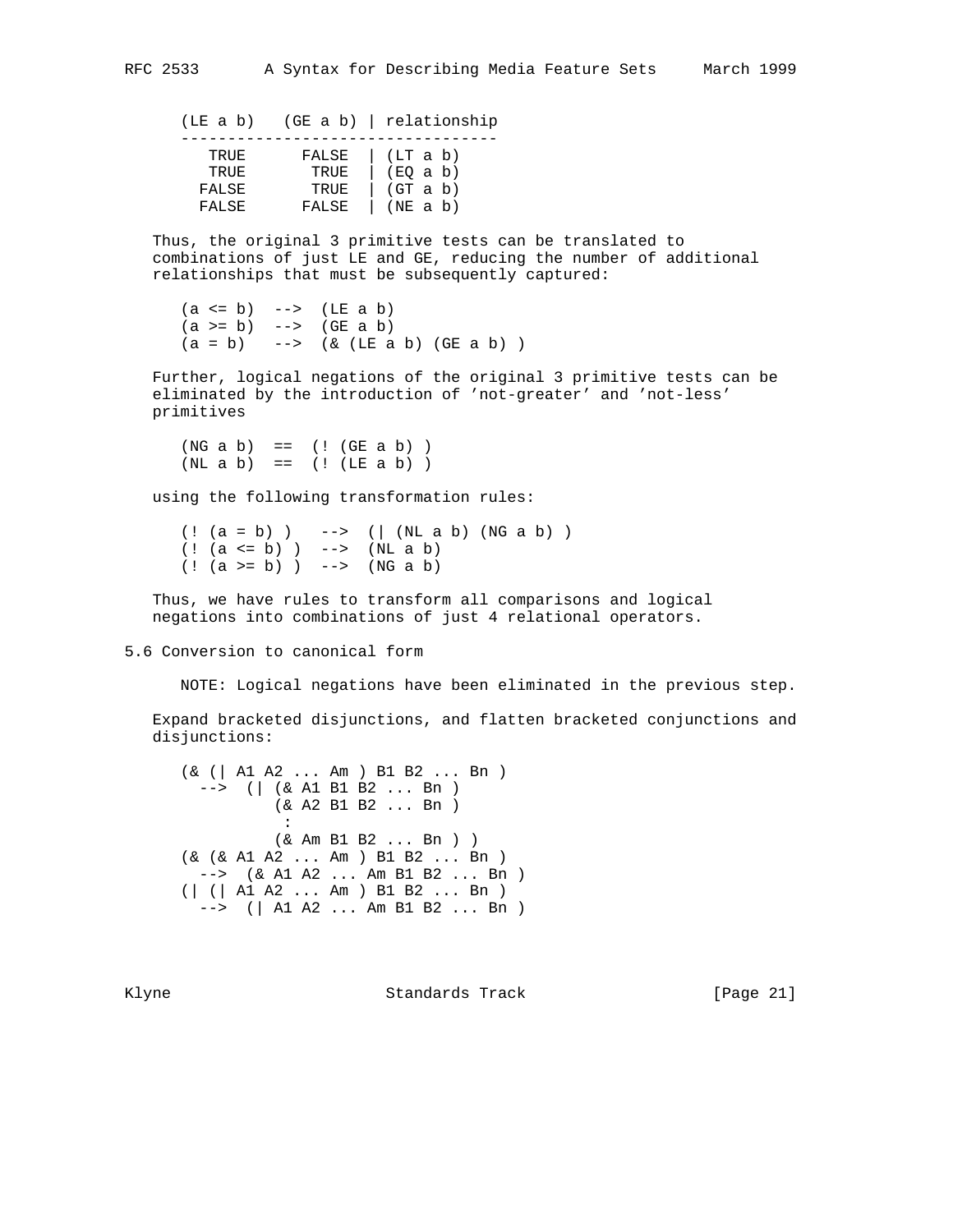The result is in "disjunctive normal form", a disjunction of conjunctions:

 (| (& S11 S12 ... ) (& S21 S22 ... ) : 100 million 1 (& Sm1 Sm2 ... Smn ) )

 where the "Sij" elements are simple feature comparison forms constructed during the step at section 5.5. Each term within the top-level "(|...)" construct represents a single possible feature set that satisfies the goal. Note that the order of entries within the top-level '(|...)', and within each '(&...)', is immaterial.

From here on, each conjunction  $'(\&\ldots)'$  is processed separately. Only one of these needs to be satisfiable for the original goal to be satisfiable.

 (A textbook conversion to clausal form [5,11] uses slightly different rules to yield a "conjunctive normal form".)

5.7 Grouping of feature predicates

 NOTE: Remember that from here on, each conjunction is treated separately.

 Each simple feature predicate contains a "left-hand" feature tag and a "right-hand" feature value with which it is compared.

 To arrange these into independent groups, simple predicates are grouped according to their left hand feature tag ('f').

5.8 Merge single-feature constraints

 Within each group, apply the predicate simplification rules given below to eliminate redundant single-feature constraints. All single-feature predicates are reduced to an equality or range constraint on that feature, possibly combined with a number of non equality statements.

 If the constraints on any feature are found to be contradictory (i.e. resolved to FALSE according to the applied rules), the containing conjunction is not satisfiable and may be discarded. Otherwise, the resulting description is a minimal form of that particular conjunction of the feature set definition.

Klyne **Standards Track** [Page 22]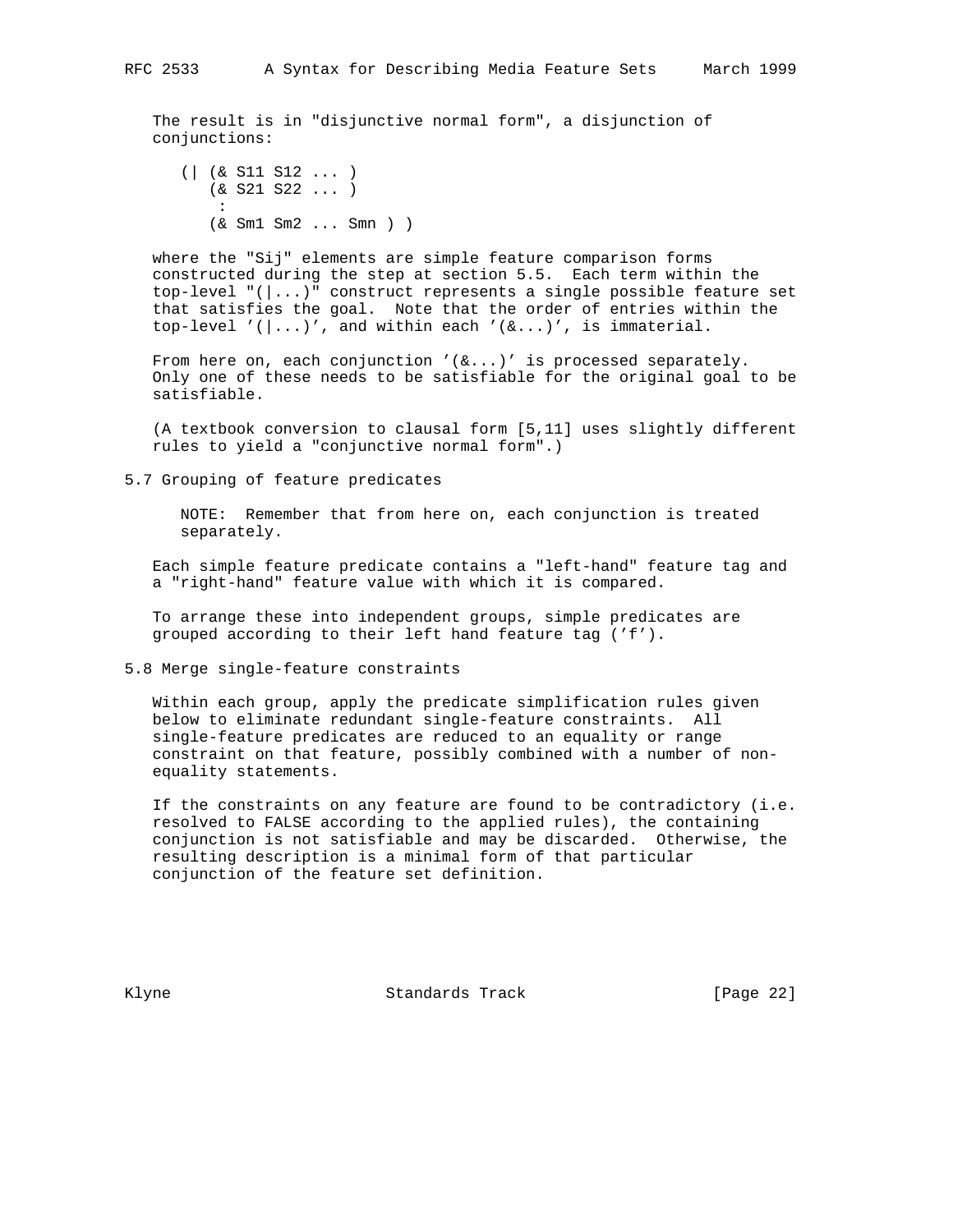## 5.8.1 Rules for simplifying ordered values

 These rules are applicable where there is an ordering relationship between the given values 'a' and 'b':

|  | $(LE f a)$ $(LE f b)$ |                      | $\left(-\right)$ (LE f a),<br>$(LE E b)$ ,                                                                                                                                                                                                                                                                                                                                                                                                                                                            | a<=b<br>otherwise |
|--|-----------------------|----------------------|-------------------------------------------------------------------------------------------------------------------------------------------------------------------------------------------------------------------------------------------------------------------------------------------------------------------------------------------------------------------------------------------------------------------------------------------------------------------------------------------------------|-------------------|
|  | $(LE f a)$ $(GE f b)$ |                      | $\mathord{\hspace{1pt}\text{--}\hspace{1pt}}\mathord{\hspace{1pt}}\mathord{\hspace{1pt}}\mathord{\hspace{1pt}}\mathord{\hspace{1pt}}\mathord{\hspace{1pt}}\mathord{\hspace{1pt}}\mathord{\hspace{1pt}}\mathord{\hspace{1pt}}\mathord{\hspace{1pt}}\mathord{\hspace{1pt}}\mathord{\hspace{1pt}}\mathord{\hspace{1pt}}\mathord{\hspace{1pt}}\mathord{\hspace{1pt}}\mathord{\hspace{1pt}}\mathord{\hspace{1pt}}\mathord{\hspace{1pt}}\mathord{\hspace{1pt}}\mathord{\hspace{1pt}}\mathord{\hspace{1pt}}$ | a <b< td=""></b<> |
|  | $(LE f a)$ $(NL f b)$ |                      | $\leftarrow$ > FALSE,                                                                                                                                                                                                                                                                                                                                                                                                                                                                                 | a<=b              |
|  | (LE f a) (NG f b)     |                      | $\leftarrow$ > (LE f a),                                                                                                                                                                                                                                                                                                                                                                                                                                                                              | a <b< td=""></b<> |
|  |                       |                      | $(NG f b)$ , otherwise                                                                                                                                                                                                                                                                                                                                                                                                                                                                                |                   |
|  | $(GE f a)$ $(GE f b)$ |                      | $\left(-\right)$ (GE f a),                                                                                                                                                                                                                                                                                                                                                                                                                                                                            | a>=b              |
|  |                       |                      | $(GE \t b)$ ,                                                                                                                                                                                                                                                                                                                                                                                                                                                                                         | otherwise         |
|  | $(GE f a)$ $(NL f b)$ |                      | $\leftarrow$ > (GE f a)                                                                                                                                                                                                                                                                                                                                                                                                                                                                               | a>b               |
|  | $(GE f a)$ $(NG f b)$ |                      | $(NL f b)$ , otherwise<br>$\leftarrow$ > FALSE,                                                                                                                                                                                                                                                                                                                                                                                                                                                       | a>=b              |
|  | $(NL \tA)$ $(NL \tB)$ |                      | $\leftarrow$ > (NL f a), a >= b<br>(NL f b),                                                                                                                                                                                                                                                                                                                                                                                                                                                          | otherwise         |
|  |                       | $(NL \tA$ $(NG \tL)$ | $\mathord{\hspace{1pt}\text{--}\hspace{1pt}}\mathord{\hspace{1pt}}\mathord{\hspace{1pt}}\mathord{\hspace{1pt}}\mathord{\hspace{1pt}}\mathord{\hspace{1pt}}\mathord{\hspace{1pt}}\mathord{\hspace{1pt}}\mathord{\hspace{1pt}}\mathord{\hspace{1pt}}\mathord{\hspace{1pt}}\mathord{\hspace{1pt}}\mathord{\hspace{1pt}}\mathord{\hspace{1pt}}\mathord{\hspace{1pt}}\mathord{\hspace{1pt}}\mathord{\hspace{1pt}}\mathord{\hspace{1pt}}\mathord{\hspace{1pt}}\mathord{\hspace{1pt}}\mathord{\hspace{1pt}}$ | a>=b              |
|  |                       | (NG f a) (NG f b)    | $\left(-\right)$ (NG f a), a <= b<br>$(NGE b)$ ,                                                                                                                                                                                                                                                                                                                                                                                                                                                      | otherwise         |

## 5.8.2 Rules for simplifying unordered values

 These rules are applicable where there is no ordering relationship applicable to the given values 'a' and 'b':

| $(LE f a)$ $(LE f b)$                          |  |  | $\leftarrow$ > (LE f a),<br>FALSE,                                     | a=b<br>otherwise          |
|------------------------------------------------|--|--|------------------------------------------------------------------------|---------------------------|
| $(LE f a)$ $(GE f b)$<br>$(LE f a)$ $(NL f b)$ |  |  | $\leftarrow$ > FALSE,<br>$\leftarrow$ $\rightarrow$ (LE f a)<br>FALSE, | a!=b<br>a!=b<br>otherwise |
| $(LE f a)$ $(NG f b)$                          |  |  | $\leftarrow$ > (LE f a),<br>FALSE,                                     | a!=b<br>otherwise         |
| $(GE f a)$ $(GE f b)$                          |  |  | $\left(-\right)$ (GE f a),<br>FALSE,                                   | a=b<br>otherwise          |
| $(GE f a)$ $(NL f b)$                          |  |  | $\leftarrow$ > (GE f a)<br>FALSE,                                      | a!=b<br>otherwise         |
| $(GE f a)$ $(NG f b)$                          |  |  | $\leftarrow$ $\rightarrow$ (GE f a)<br>FALSE,                          | a!=b<br>otherwise         |

Klyne Standards Track [Page 23]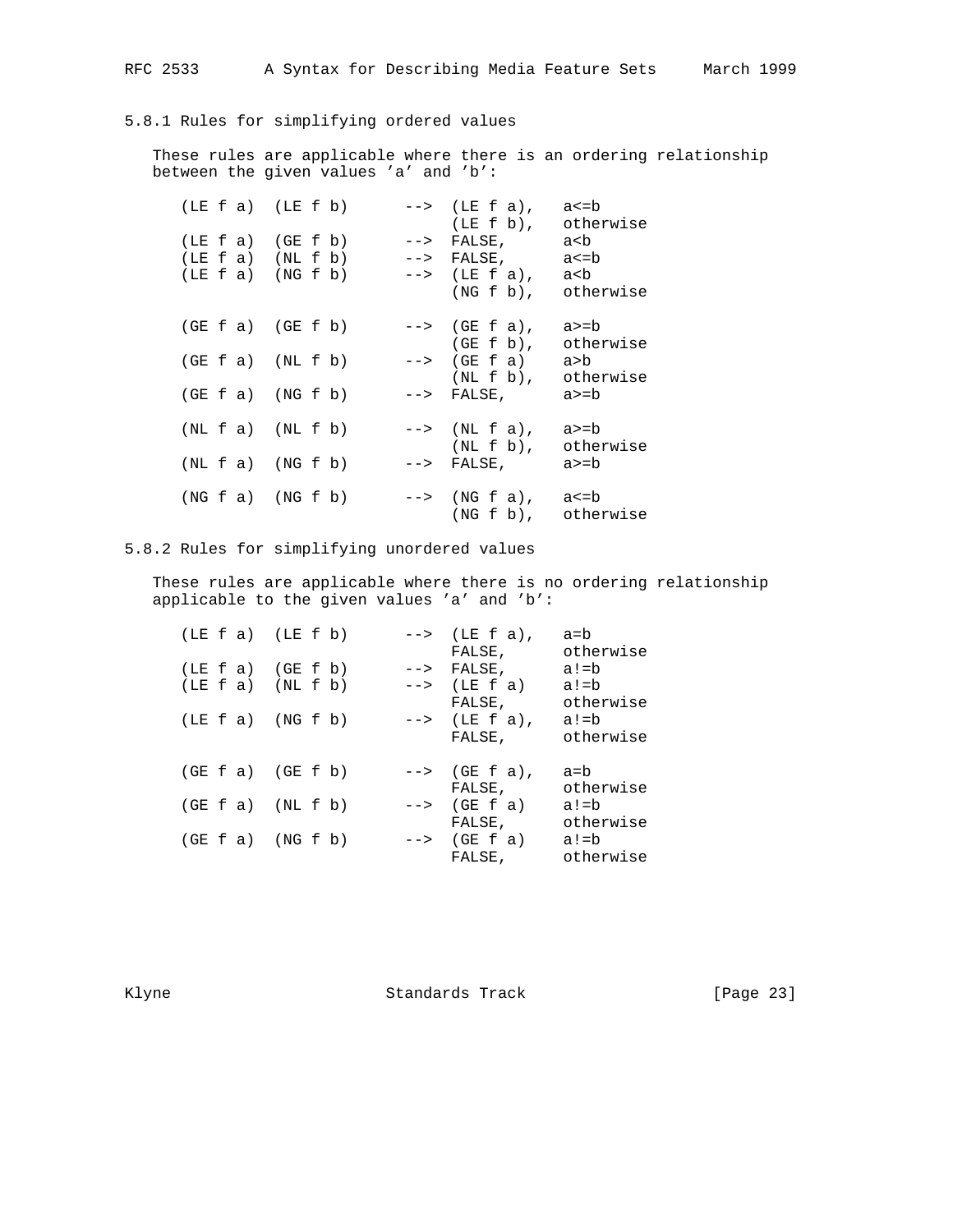|  | $(NL f a)$ $(NL f b)$ |  |  |  | $\left(-\right)$ (NL f a), a=b |  |
|--|-----------------------|--|--|--|--------------------------------|--|
|  | $(NL f a)$ $(NG f b)$ |  |  |  | $\left(-\right)$ (NL f a), a=b |  |
|  | (NG f a) (NG f b)     |  |  |  | $\left(-\right)$ (NG f a), a=b |  |

6. Other features and issues

6.1 Named and auxiliary predicates

Named and auxiliary predicates can serve two purposes:

- (a) making complex predicates easier to write and understand, and
- (b) providing a possible basis for naming and registering feature sets.

6.1.1 Defining a named predicate

A named predicate definition has the following form:

|       |         | named-pred = $"(" \text{frame *}}" " " :- " \text{filter" }$ |
|-------|---------|--------------------------------------------------------------|
| fname | = ftag  | ; Feature predicate name                                     |
| pname | = token | ; Formal parameter name                                      |

'fname' is the name of the predicate.

 'pname' is the name of a formal parameter which may appear in the predicate body, and which is replaced by some supplied value when the predicate is invoked.

 'filter' is the predicate body. It may contain references to the formal parameters, and may also contain references to feature tags and other values defined in the environment in which the predicate is invoked. References to formal parameters may appear anywhere where a reference to a feature tag ('ftag') is permitted by the syntax for ' filter'.

 The only specific mechanism defined by this memo for introducing a named predicate into a feature set definition is the "auxiliary predicate" described later. Specific negotiating protocols or other specifications may define other mechanisms.

 NOTE: There has been some suggestion of creating a registry for feature sets as well as individual feature values. Such a registry might be used to introduce named predicates corresponding to these feature sets into the environment of a capability assertion. Further discussion of this idea is beyond the scope of this memo.

Klyne **Standards Track** [Page 24]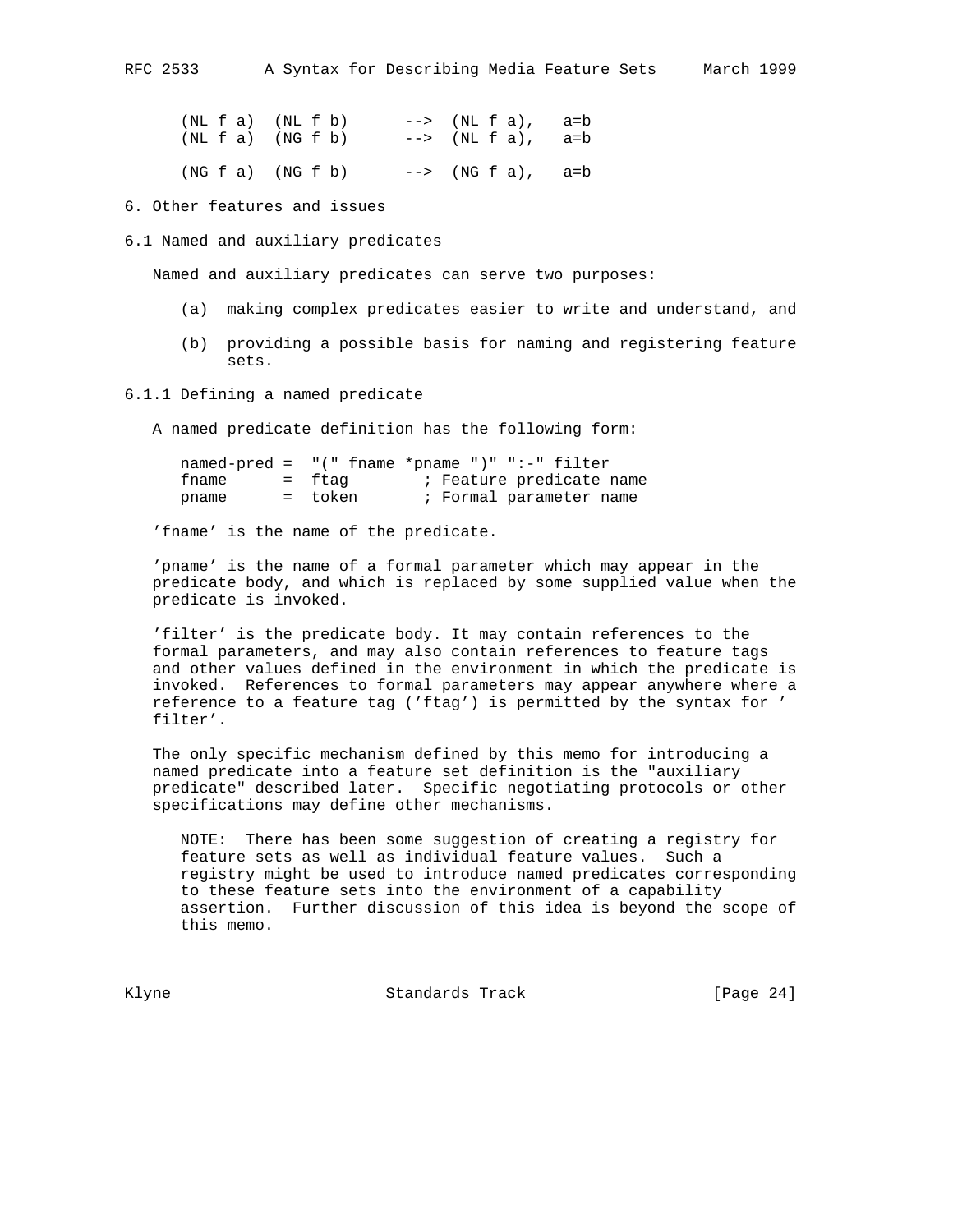### 6.1.2 Invoking named predicates

 Assuming a named predicate has been introduced into the environment of some other predicate, it can be invoked by a filter 'ext-pred' of the form:

 ext-pred = fname \*param param = expr

 The number of parameters must match the definition of the named predicate that is invoked.

# 6.1.3 Auxiliary predicates in a filter

 A auxiliary predicate is attached to a filter definition by the following extension to the "filter" syntax:

filter  $=$  / "(" filtercomp  $*($  ";" parameter  $)$  ")" "where" 1\*( named-pred ) "end"

 The named predicates introduced by "named-pred" are visible from the body of the "filtercomp" of the filter to which they are attached, but are not visible from each other. They all have access to the same environment as "filter", plus their own formal parameters. (Normal scoping rules apply: a formal parameter with the same name as a value in the environment of "filter" effectively hides the environment value from the body of the predicate to which it applies.)

 NOTE: Recursive predicates are not permitted. The scoping rules should ensure this.

6.1.4 Feature matching with named predicates

 The preceding procedures can be extended to deal with named predicates simply by instantiating (i.e. substituting) the predicates wherever they are invoked, before performing the conversion to disjunctive normal form. In the absence of recursive predicates, this procedure is guaranteed to terminate.

 When substituting the body of a precdicate at its point of invocation, instances of formal parameters within the predicate body must be replaced by the corresponding actual parameter from the point of invocation.

Klyne **Standards Track** [Page 25]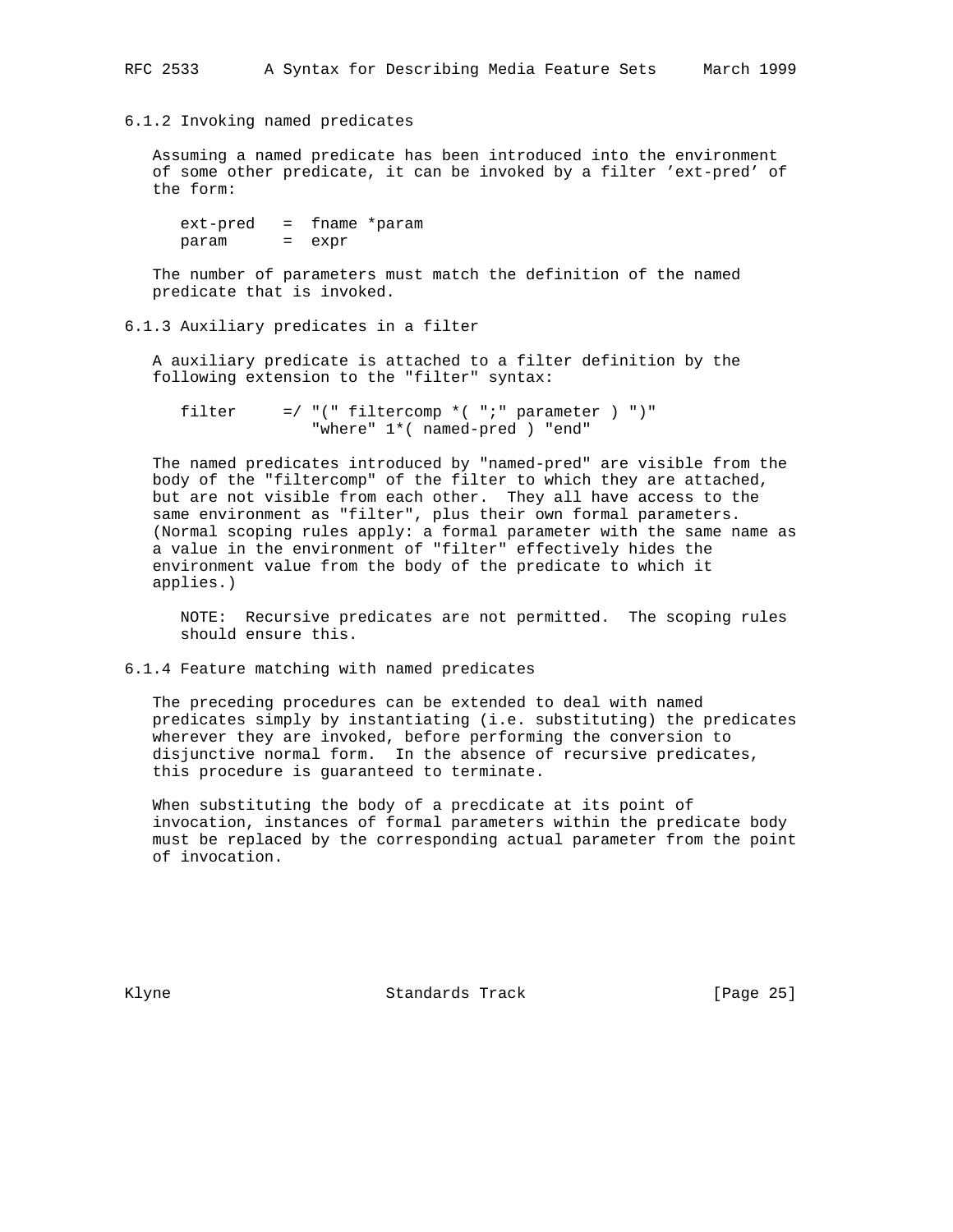#### 6.1.5 Example

 This example restates that given in section 4.3 using an auxiliary predicate named 'Res':

```
 (| (& (Pix-x=1024) (Pix-y=768) (Res Res-x Res-y) )
   (x (Pix-x=800) (Pix-y=600) (Res Res-x Res-y) iq=0.9(k \text{ (pix-x=640)} \quad (pix-y=480) \quad (Res Res-x Res-y) \quad (iq=0.8) where
 (Res Res-x Res-y) :-
    (| (& (Res-x=150) (Res-y=150) )
       (& (Res-x=150) (Res-y=300) )
       (& (Res-x=300) (Res-y=300) )
       (& (Res-x=300) (Res-y=600) )
       (& (Res-x=600) (Res-y=600) ) )
 end
```
 Note that the formal parameters of "Res", "Res-x" and "Res-y", prevent the body of the named predicate from referencing similarly named feature values.

## 6.2 Unit designations

 In some exceptional cases, there may be differing conventions for the units of measurement of a given feature. For example, resolution is commonly expressed as dots per inch (dpi) or dots per centimetre (dpcm) in different applications (e.g. printing vs faxing).

 In such cases, a unit designator may be appended to a feature value according to the conventions indicated below (see also [3]). These considerations apply only to features with numeric values.

 Every feature tag has a standard unit of measurement. Any expression of a feature value that uses this unit is given without a unit designation -- this is the normal case. When the feature value is expressed in some other unit, a unit designator is appended to the numeric feature value.

 The registration of a feature tag indicates the standard unit of measurement for a feature, and also any alternate units and corresponding unit designators that may be used, according to RFC 2506 [3].

 Thus, if the standard unit of measure for resolution is 'dpcm', then the feature predicate '(res=200)' would be used to indicate a resolution of 200 dots-per-centimetre, and '(res=72dpi)' might be used to indicate 72 dots-per-inch.

Klyne **Standards Track** [Page 26]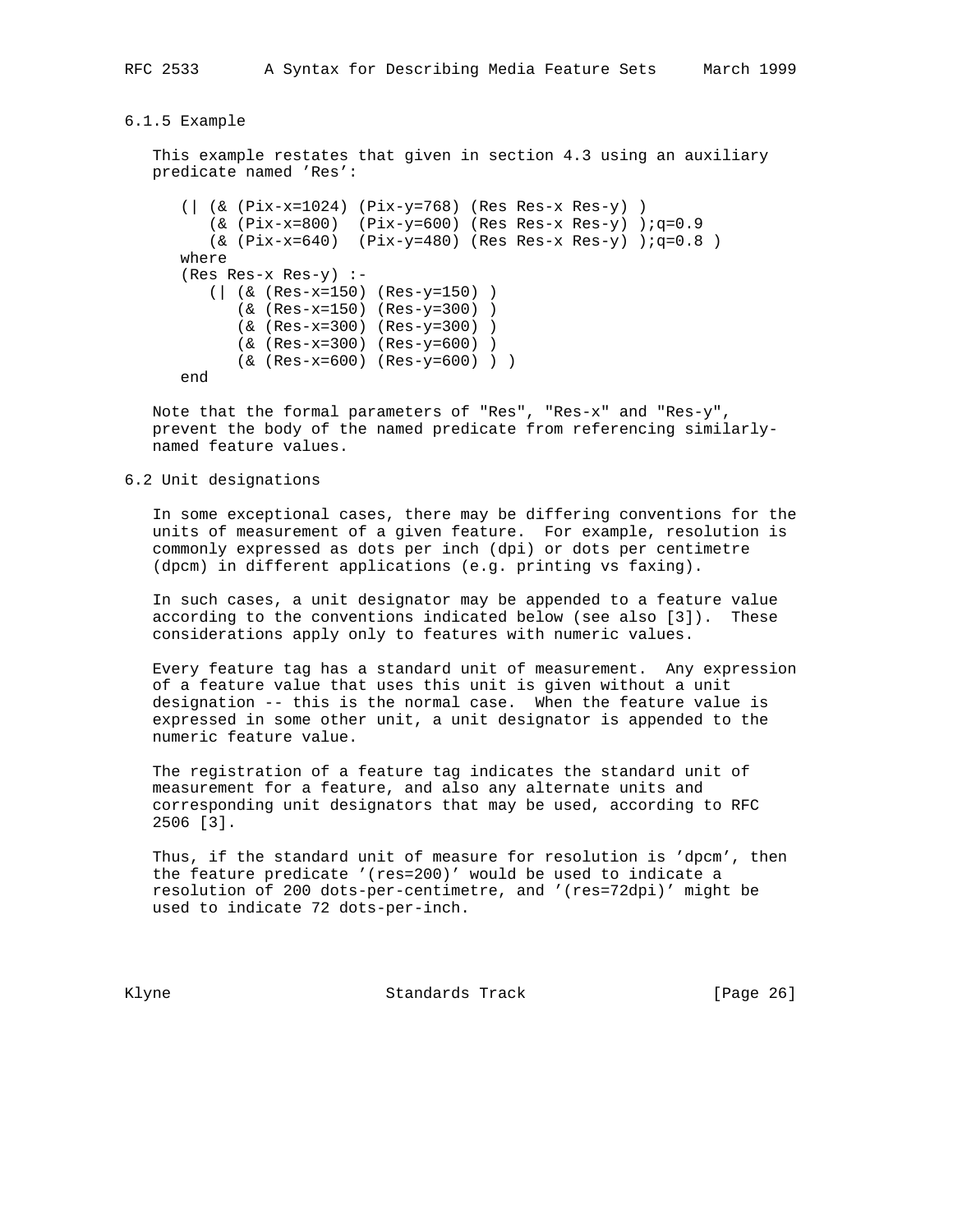Unit designators are accommodated by the following extension to the feature predicate syntax:

fvalue =/ number \*WSP token

 When performing feature set matching, feature comparisons with and without unit designators, or feature comparisons with different unit designators, are treated as if they were different features. Thus, the feature predicate '(res=200)' would not, in general, fail to match with the predicate '(res=200dpi)'.

 NOTE: A protocol processor with specific knowledge of the feature and units concerned might recognize the relationship between the feature predicates in the above example, and fail to match these predicates.

 This appears to be a natural behaviour in this simple example, but can cause additional complexity in more general cases. Accordingly, this is not considered to be required or normal behaviour. It is presumed that an application concerned will ensure consistent feature processing by adopting a consistent unit for any given feature.

6.3 Unknown feature value data types

 This memo has dealt with feature values that have well-understood comparison properties: numbers, with equality, less-than, greater than relationships, and other values with equality relationships only.

 Some feature values may have comparison operations that are not covered by this framework. For example, strings containing multi part version numbers: "x.y.z". Such feature comparisons are not covered by this memo.

 Specific applications may recognize and process feature tags that are associated with such values. Future work may define ways to introduce new feature value data types in a way that allows them to be used by applications that do not contain built-in knowledge of their properties.

- 7. Examples and additional comments
- 7.1 Worked example

 This example considers sending a document to a high-end black-and white fax system with the following receiver capabilities:

Klyne Standards Track [Page 27]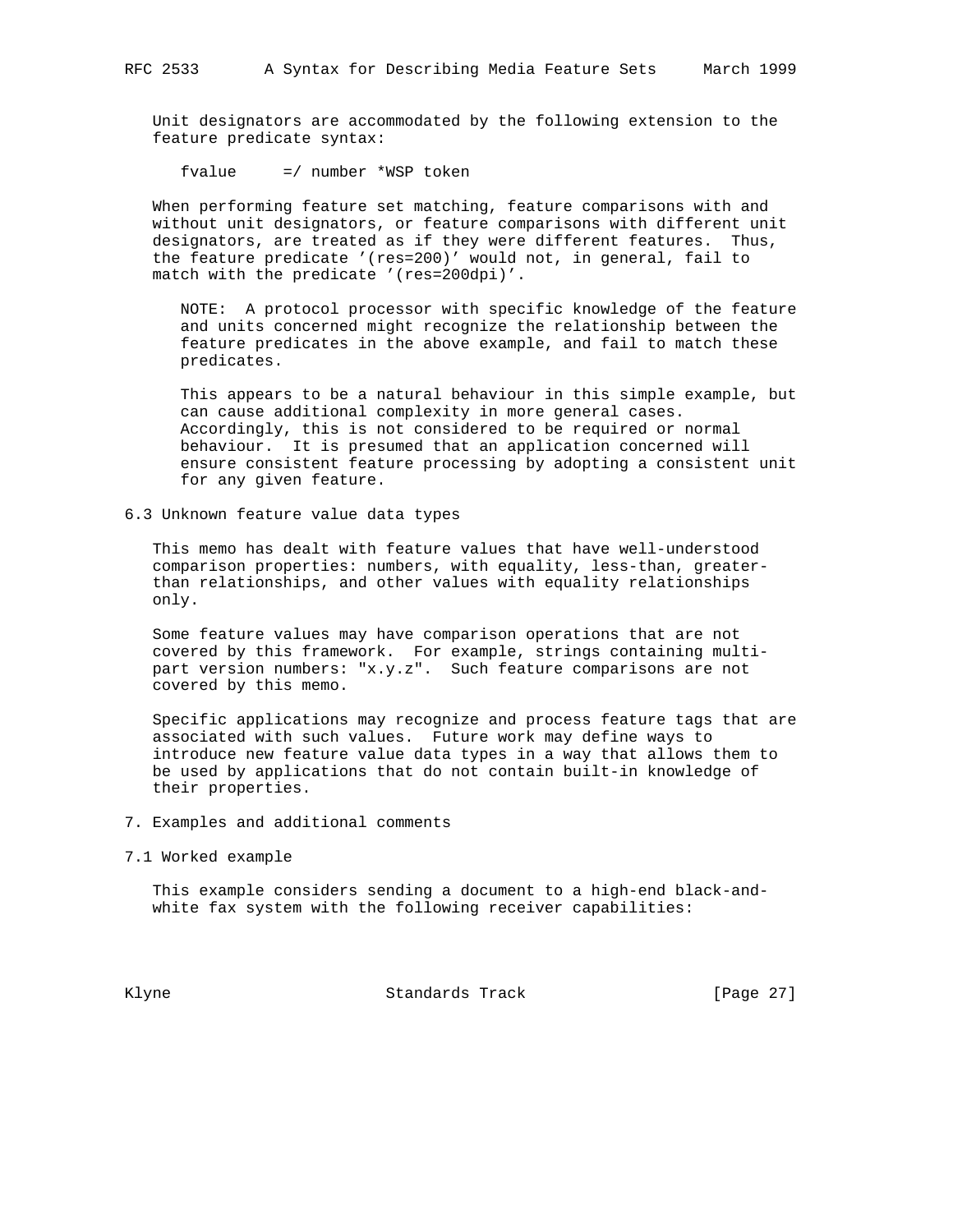(& (dpi=[200,300]) (grey=2) (color=0) (image-coding=[MH,MR]) )

 Turning to the document itself, assume it is available to the sender in three possible formats, A4 high resolution, B4 low resolution and A4 high resolution colour, described by:

- (& (dpi=300) (grey=2) (image-coding=MR) )
- (& (dpi=200) (grey=2) (image-coding=[MH,MMR]) )
- (& (dpi=300) (dpi-xyratio=1) (color<=256) (image-coding=JPEG) )

 These three image formats can be combined into a composite capability statement by a logical-OR operation (to describe format-1 OR format-2 OR format-3):

```
 (| (& (dpi=300)
       (grey=2)
       (image-coding=MR) )
    (& (dpi=200)
       (grey=2)
       (image-coding=[MH,MMR]) )
    (& (dpi=300)
       (color<=256)
       (image-coding=JPEG) ) )
```
 The composite document description can be matched with the receiver capability description by combining the capability descriptions with a logical AND operation:

```
 (& (& (dpi=[200,300])
         (grey=2) (color=0)
       (image-coding=[MH,MR]) )
    (| (& (dpi=300)
          (grey=2)
          (image-coding=MR) )
       (& (dpi=200)
          (grey=2)
          (image-coding=[MH,MMR]) )
       (& (dpi=300)
```
Klyne **Standards Track** [Page 28]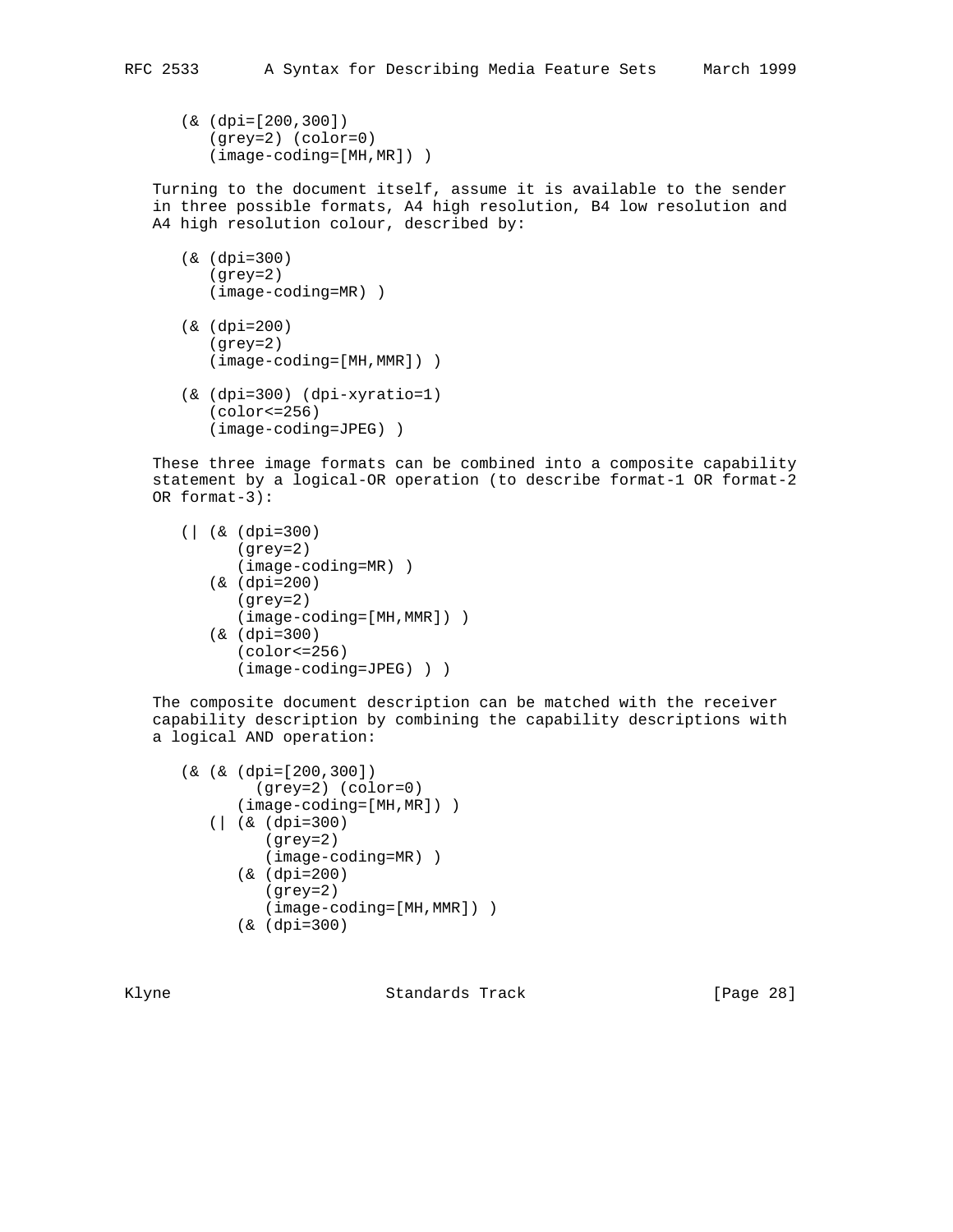```
 (color<=256)
              (image-coding=JPEG) ) ) )
 --> Expand value-set notation:
    (& (& (| (dpi=200) (dpi=300) )
          (grey=2) (color=0)
          (| (image-coding=MH) (image-coding=MR) ) )
       (| (& (dpi=300)
             (grey=2)
             (image-coding=MR) )
          (& (dpi=200)
              (grey=2)
              (| (image-coding=MH) (image-coding=MMR) ) )
          (& (dpi=300)
             (color<=256)
              (image-coding=JPEG) ) ) )
 --> Flatten nested '(&...)':
    (& (| (dpi=200) (dpi=300) )
       (grey=2) (color=0)
       (| (image-coding=MH) (image-coding=MR) )
       (| (& (dpi=300)
              (grey=2)
              (image-coding=MR) )
          (& (dpi=200)
              (grey=2)
              (| (image-coding=MH) (image-coding=MMR) ) )
          (& (dpi=300)
             (color<=256)
              (image-coding=JPEG) ) ) )
--> (distribute '(&...)' over inner '(|...)'):
    (& (| (dpi=200) (dpi=300) )
       (grey=2) (color=0)
       (| (image-coding=MH) (image-coding=MR) )
       (| (& (dpi=300) (grey=2) (image-coding=MR) )
          (& (dpi=200) (grey=2) (image-coding=MH) )
          (& (dpi=200) (grey=2) (image-coding=MMR) )
          (& (dpi=300) (color<=256) (image-coding=JPEG) ) ) )
--> continue to distribute '(\&\ldots)' over '(\cdot|\ldots)', and flattening
     nested '(\&\ldots)' and '(\ldots)' ...:
    (| (& (dpi=200) (grey=2) (color=0) (image-coding=MH)
          (| (& (dpi=300) (grey=2) (image-coding=MR) )
```
Klyne **Standards Track** [Page 29]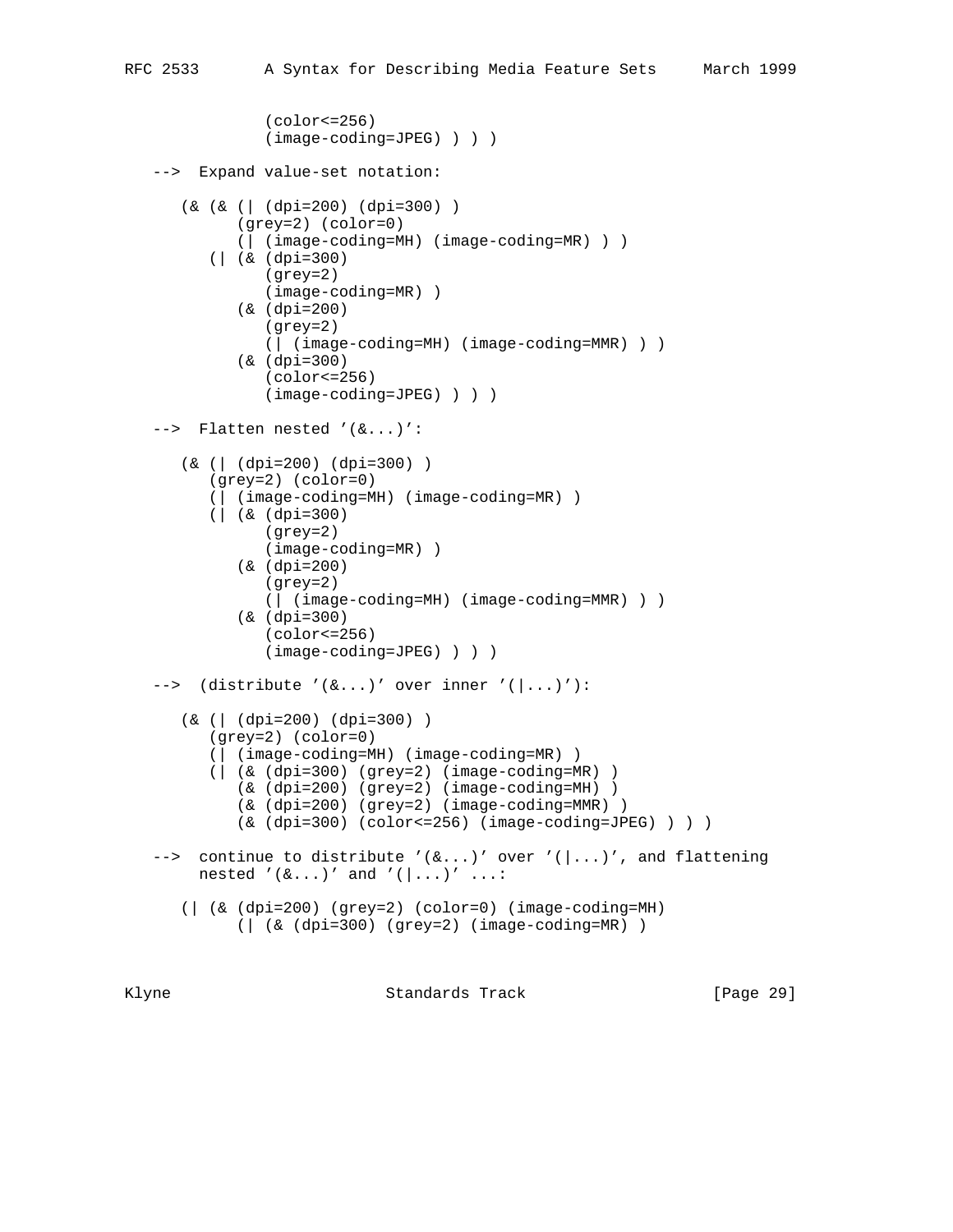(& (dpi=200) (grey=2) (image-coding=MH) ) (& (dpi=200) (grey=2) (image-coding=MMR) )  $(\&$  (dpi=300) (color <= 256) (image-coding=JPEG) ) ) (& (dpi=200) (grey=2) (color=0) (image-coding=MR) (| (& (dpi=300) (grey=2) (image-coding=MR) ) (& (dpi=200) (grey=2) (image-coding=MH) ) (& (dpi=200) (grey=2) (image-coding=MMR) ) (& (dpi=300) (color<=256) (image-coding=JPEG) ) ) ) (& (dpi=300) (grey=2) (color=0) (image-coding=MH) (| (& (dpi=300) (grey=2) (image-coding=MR) ) (& (dpi=200) (grey=2) (image-coding=MH) ) (& (dpi=200) (grey=2) (image-coding=MMR) ) (& (dpi=300) (color<=256) (image-coding=JPEG) ) ) ) (& (dpi=300) (grey=2) (color=0) (image-coding=MR) (| (& (dpi=300) (grey=2) (image-coding=MR) ) (& (dpi=200) (grey=2) (image-coding=MH) ) (& (dpi=200) (grey=2) (image-coding=MMR) )  $(\&$  (dpi=300) (color <= 256) (image-coding=JPEG) ) ) )

--> ... until normal form is achieved:

 (| (& (dpi=200) (grey=2) (color=0) (image-coding=MH) (dpi=300) (grey=2) (image-coding=MR) ) (& (dpi=200) (grey=2) (color=0) (image-coding=MR) (dpi=300) (grey=2) (image-coding=MR) ) (& (dpi=300) (grey=2) (color=0) (image-coding=MH) (dpi=300) (grey=2) (image-coding=MR) ) (& (dpi=300) (grey=2) (color=0) (image-coding=MR) (dpi=300) (grey=2) (image-coding=MR) ) (& (dpi=200) (grey=2) (color=0) (image-coding=MH) (dpi=200) (grey=2) (image-coding=MH) ) (& (dpi=200) (grey=2) (color=0) (image-coding=MR) (dpi=200) (grey=2) (image-coding=MH) ) (& (dpi=300) (grey=2) (color=0) (image-coding=MH) (dpi=200) (grey=2) (image-coding=MH) ) (& (dpi=300) (grey=2) (color=0) (image-coding=MR) (dpi=200) (grey=2) (image-coding=MH) ) (& (dpi=200) (grey=2) (color=0) (image-coding=MH) (dpi=200) (grey=2) (image-coding=MMR) ) (& (dpi=200) (grey=2) (color=0) (image-coding=MR) (dpi=200) (grey=2) (image-coding=MMR) ) (& (dpi=300) (grey=2) (color=0) (image-coding=MH) (dpi=200) (grey=2) (image-coding=MMR) ) (& (dpi=300) (grey=2) (color=0) (image-coding=MR) (dpi=200) (grey=2) (image-coding=MMR) ) (& (dpi=200) (grey=2) (color=0) (image-coding=MH) (dpi=300) (color<=256) (image-coding=JPEG) ) ) ) (& (dpi=200) (grey=2) (color=0) (image-coding=MR)

Klyne **Standards Track** [Page 30]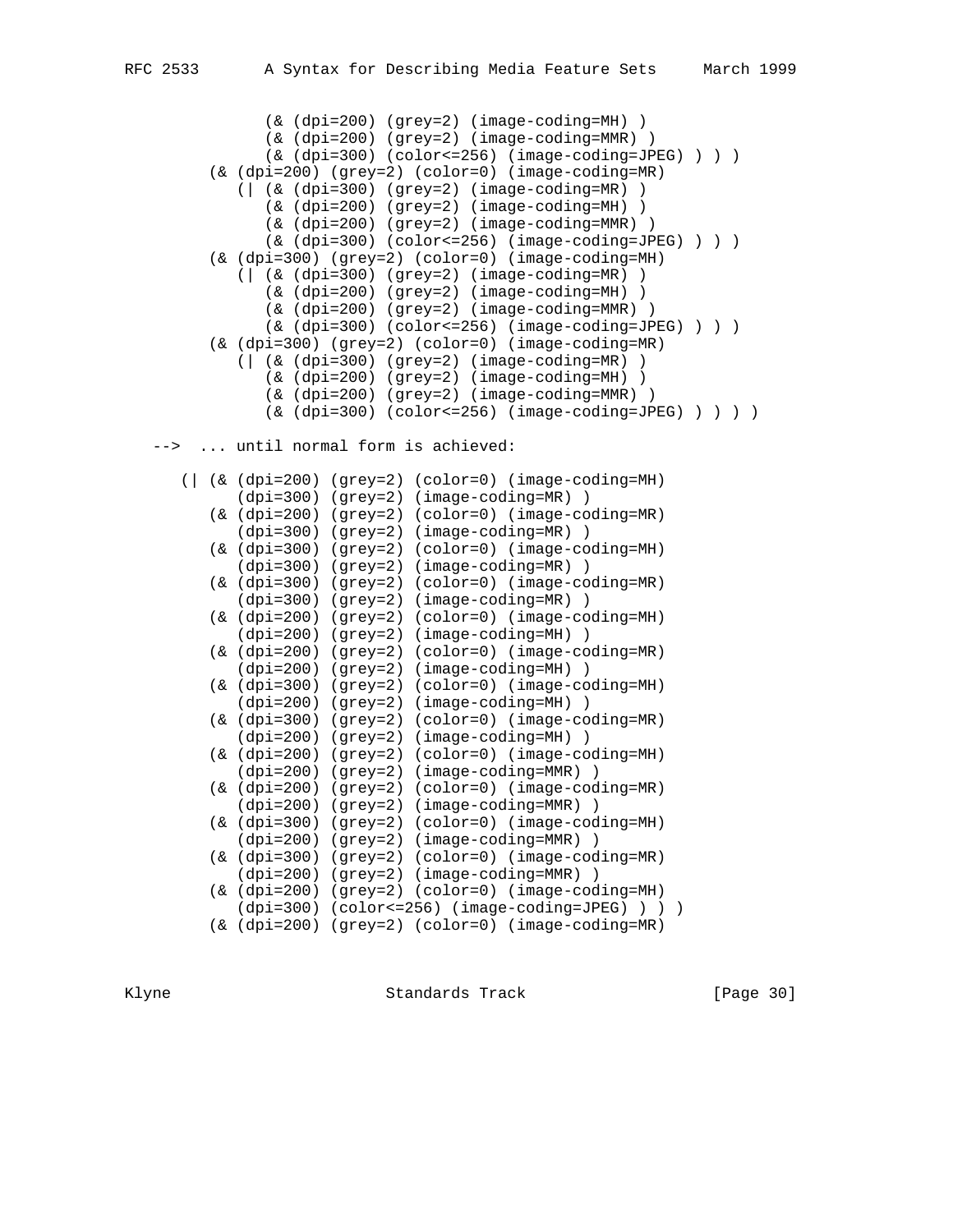(dpi=300) (color<=256) (image-coding=JPEG) ) ) ) (& (dpi=300) (grey=2) (color=0) (image-coding=MH) (dpi=300) (color<=256) (image-coding=JPEG) ) ) ) (& (dpi=300) (grey=2) (color=0) (image-coding=MR) (dpi=300) (color<=256) (image-coding=JPEG) ) ) --> Group terms in each conjunction by feature tag: (| (& (dpi=200) (dpi=300) (grey=2) (grey=2) (color=0) (image-coding=MH) (image-coding=MR) ) (& (dpi=200) (dpi=300) (grey=2) (grey=2) (color=0) (image-coding=MR) (image-coding=MR) ) : (etc.) : (& (dpi=300) (dpi=300) (grey=2) (color=0) (color<=256) (image-coding=MR) (image-coding=JPEG) ) ) --> Combine feature tag comparisons and eliminate unsatisfiable

- conjunctions:
	- (| (& (dpi=300) (grey=2) (color=0) (image-coding=MR) ) (& (dpi=200) (grey=2) (color=0) (image-coding=MH) ) )

 Thus, we see that this combination of sender and receiver options can transfer a bi-level image, either at 300dpi using MR coding, or at 200dpi using MH coding.

Points to note about the feature matching process:

- o The colour document option is eliminated because the receiver cannot handle either colour (indicated by '(color=0)') or JPEG coding.
- o The high resolution version of the document with '(dpi=300)' must be sent using '(image-coding=MR)' because this is the only available coding of the image data that the receiver can use for high resolution documents. (The available 300dpi document codings here are MMR and MH, and the receiver capabilities are MH and MR.)

7.2 A note on feature tag scoping

 This section contains some additional commentary on the interpretation of feture set predicates. It does not extend or modify what has been described previously. Rather, it attempts to clarify an area of possible misunderstanding.

Klyne **Standards Track** [Page 31]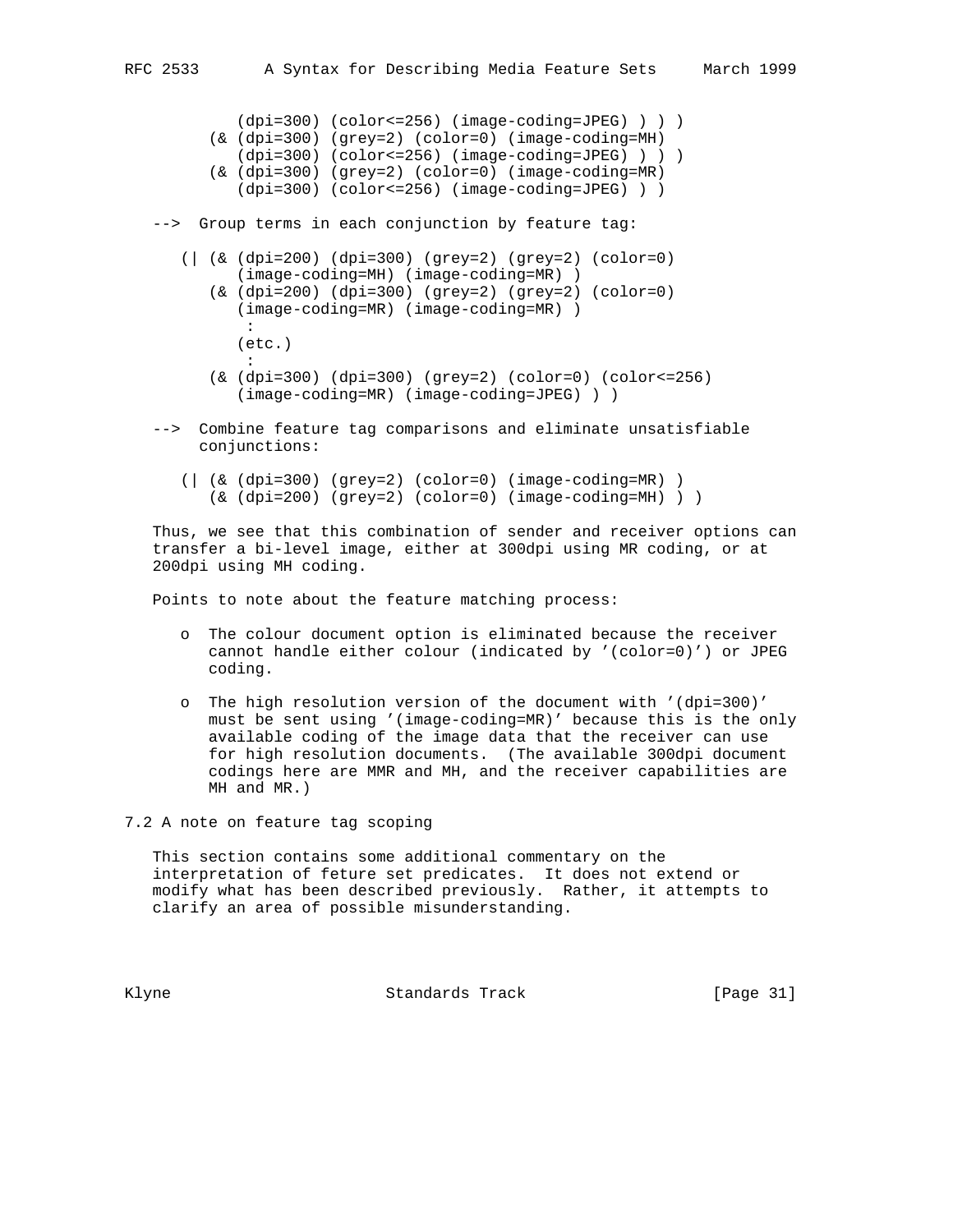The essential fact that needs to be established here is:

 Within a given feature collection, each feature tag may have only one value.

 This idea is explained below in the context of using the media feature framework to describe the characteristics of transmitted image data.

 In this context, we have the requirement that any feature tag value must apply to the entire image, and cannot have different values for different parts of an image. This is a consequence of the way that the framework of feature predicates is used to describe different possible images, such as the different images that can be rendered by a given recipient.

 This idea is illustrated here using an example of a flawed feature set description based on the TIFF image format defined for use by Internet fax [13]:

```
 (& (& (MRC-mode=1) (stripe-size=256) )
    (| (& (image-coding=JBIG-2-LEVEL) (stripe-size=128) )
       (image-coding=[MH,MR,MMR]) ) )
```
 This example is revealing because the 'stripe-size' attribute is applied differently to different attributes on an MRC-formatted data: it can be applied to the MRC format as a whole, and it can be applied separately to a JBIG image that may appear as part of the MRC data.

 One might imagine that this example describes a stripe size of 256 when applied to the MRC image format, and a separate stripe size of 128 when applied to a JBIG-2-LEVEL coded image within the MRC formatted data. But it doesn't work that way: the predicates used obey the normal laws of Boolean logic, and would be transformed as follows:

```
 --> [flatten nested (&...)]:
     (& (MRC-mode=1) (stripe-size=256)
        (| (& (image-coding=JBIG-2-LEVEL) (stripe-size=128) )
           (image-coding=[MH,MR,MMR]) ) )
 --> [Distribute (&...) over (|...)]:
      (| (& (MRC-mode=1) (stripe-size=256)
            (& (image-coding=JBIG-2-LEVEL) (stripe-size=128) ) )
         (& (MRC-mode=1) (stripe-size=[0..256])
            (image-coding=[MH,MR,MMR]) ) )
```
Klyne Standards Track [Page 32]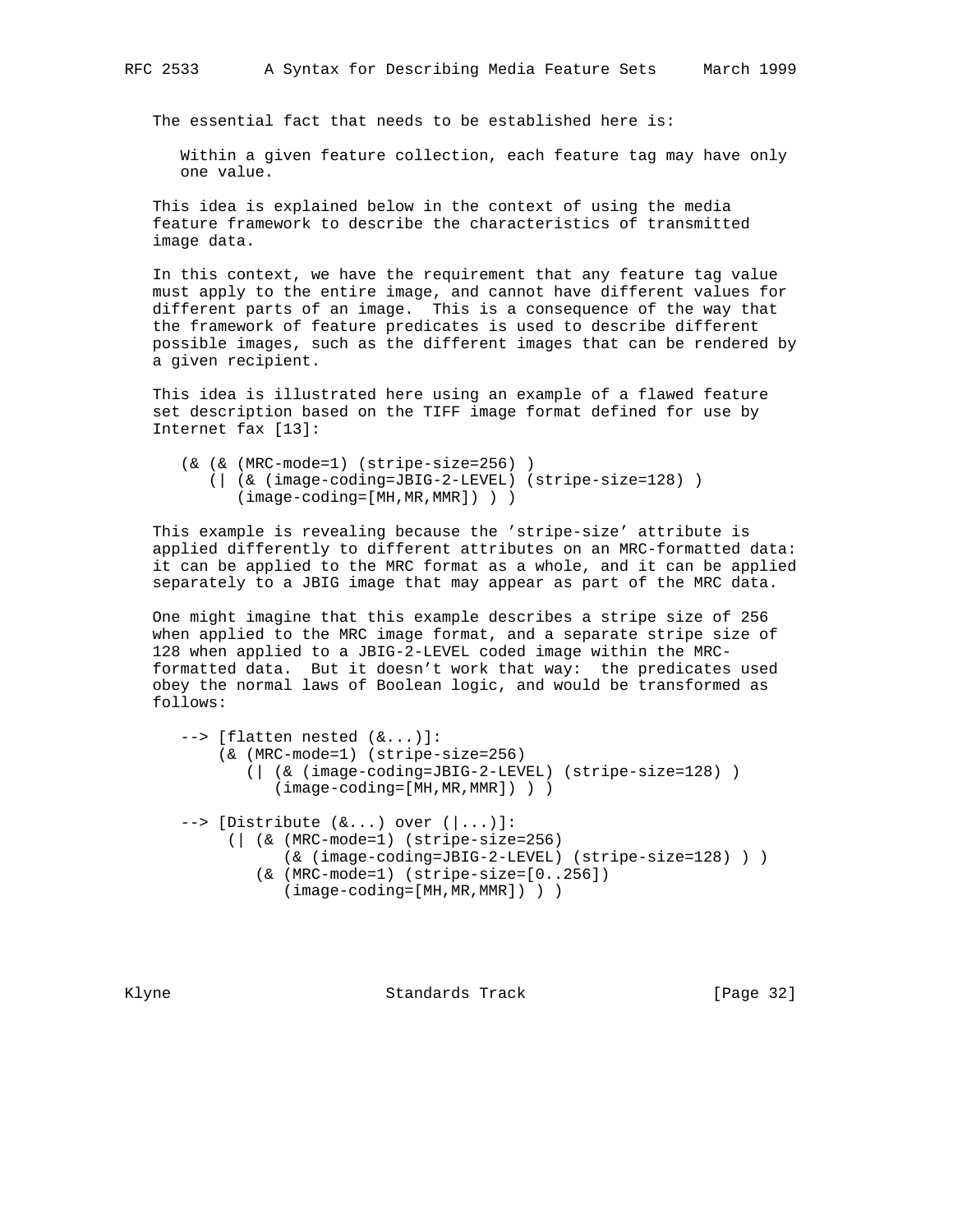```
 --> [Flatten nested (&...) and group feature tags]:
      (| (& (MRC-mode=1)
            (stripe-size=256)
            (stripe-size=128)
            (image-coding=JBIG-2-LEVEL) )
         (& (MRC-mode=1)
            (stripe-size=256)
            (image-coding=[MH,MR,MMR]) ) )
```
 Examination of this final expression shows that it requires both ' stripe-size=128' and 'stripe-size=256' within the same conjunction. This is manifestly false, so the entire conjunction must be false, reducing the entire predicate expression to:

```
 (& (MRC-mode=1)
    (stripe-size=256)
    (image-coding=[MH,MR,MMR]) ) )
```
 This indicates that no MRC formatted data containing a JBIG-2-LEVEL coded image is permitted within the feature set, which is not what was intended in this case.

 The only way to avoid this in situations when a given characteristic has different constraints in different parts of a resource is to use separate feature tags. In this example, 'MRC-stripe-size' and ' JBIG-stripe-size' could be used to capture the intent:

```
 (& (& (MRC-mode=1) (MRC-stripe-size=256) )
    (| (& (image-coding=JBIG-2-LEVEL) (JBIG-stripe-size=128) )
       (image-coding=[MH,MR,MMR]) ) )
```
which would reduce to:

```
 (| (& (MRC-mode=1)
       (MRC-stripe-size=256)
       (JBIG-stripe-size=128)
       (image-coding=JBIG-2-LEVEL) )
    (& (MRC-mode=1)
       (MRC-stripe-size=256)
       (image-coding=[MH,MR,MMR]) ) )
```
 The property of the capability description framework explicated above is captured by the idea of a "feature collection" which (in this context) describes the feature values that apply to a single resource. Within a feature collection, each feature tag may have no more than one value.

Klyne **Standards Track** [Page 33]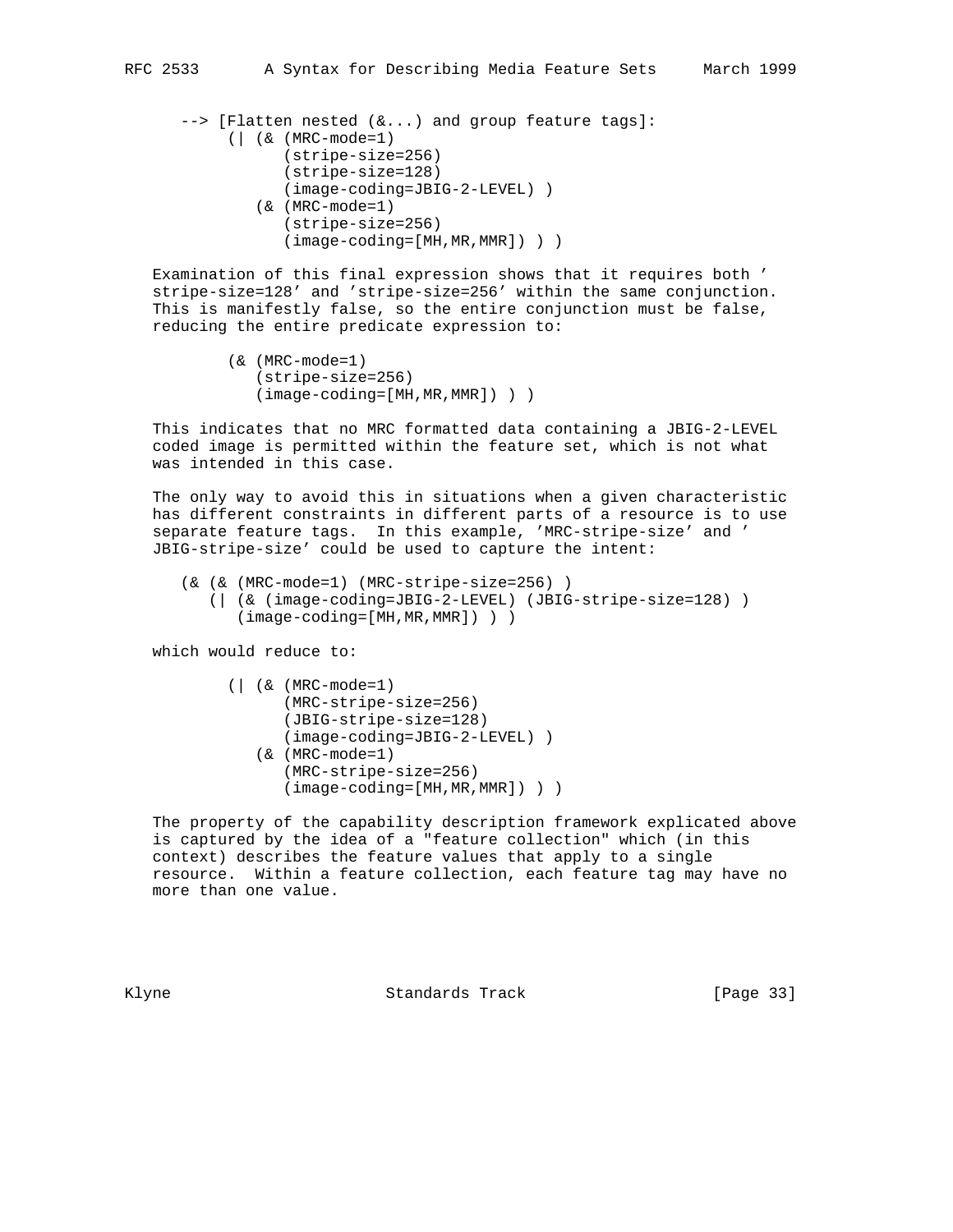The characteristics of an image sender or receiver are described by a "Feature set", which is formally a set of feature collections. Here, the feature set predicate is applied to some image feature collection to determine whether or not it belongs to the set that can be handled by an image receiver.

8. Security Considerations

 Some security considerations for content negotiation are raised in [1,2,3].

 The following are primary security concerns for capability identification mechanisms:

- o Unintentional disclosure of private information through the announcement of capabilities or user preferences.
- o Disruption to system operation caused by accidental or malicious provision of incorrect capability information.
- o Use of a capability identification mechanism might be used to probe a network (e.g. by identifying specific hosts used, and exploiting their known weaknesses).

 The most contentious security concerns are raised by mechanisms which automatically send capability identification data in response to a query from some unknown system. Use of directory services (based on LDAP [7], etc.) seem to be less problematic because proper authentication mechanisms are available.

 Mechanisms that provide capability information when sending a message are less contentious, presumably because some intention can be inferred that person whose details are disclosed wishes to communicate with the recipient of those details. This does not, however, solve problems of spoofed supply of incorrect capability information.

 The use of format converting gateways may prove problematic because such systems would tend to defeat any message integrity and authenticity checking mechanisms that are employed.

9. Acknowledgements

 Thanks are due to Larry Masinter for demonstrating the breadth of the media feature issue, and encouraging the development of some early thoughts.

Klyne **Standards Track** [Page 34]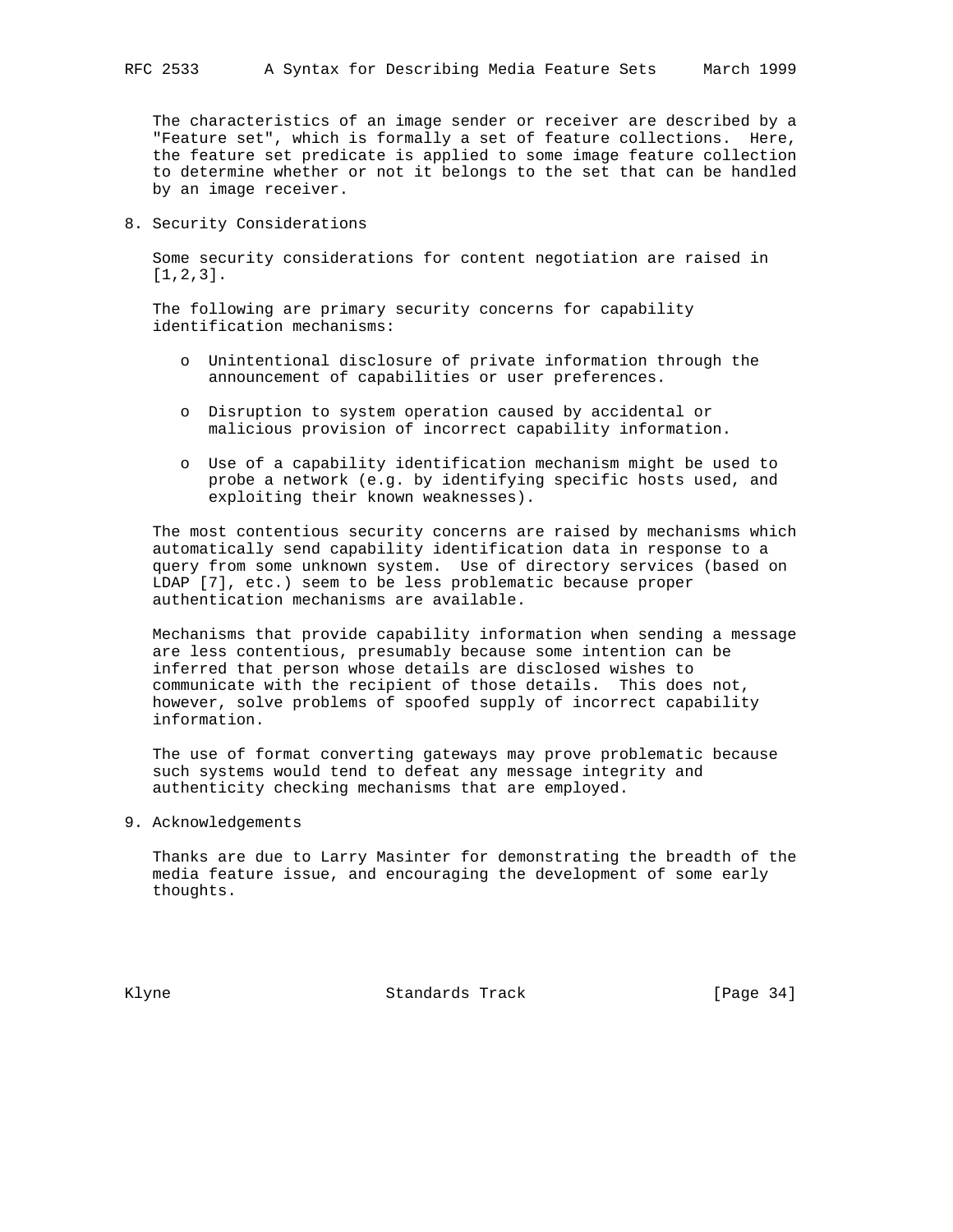Many of the ideas presented derive from the "Transparent Content Negotiation in HTTP" work of Koen Holtman and Andy Mutz [4].

 Early discussions of ideas with the IETF HTTP and FAX working groups led to further useful inputs from Koen Holtman, Ted Hardie and Dan Wing. The debate later moved to the IETF 'conneg' working group, where Al Gilman and Koen Holtman were particularly helpful in refining the feature set algebra. Ideas for dealing with preferences and specific units were suggested by Larry Masinter.

 This work was supported by Content Technologies Ltd and 5th Generation Messaging Ltd.

10. References

- [1] Hardie, T., "Scenarios for the Delivery of Negotiated Content", Work in Progress.
- [2] Klyne, G., "Requirements for protocol-independent content negotiation", Work in Progress.
- [3] Holtman, K., Mutz, A., and T. Hardie, "Media Feature Tag Registration Procedure", BCP 31, RFC 2506, March 1999.
- [4] Holtman, K. and A. Mutz, "Transparent Content Negotiation in HTTP", RFC 2295, March 1998.
- [5] "Programming in Prolog" (2nd edition), W. F. Clocksin and C. S. Mellish, Springer Verlag, ISBN 3-540-15011-0 / 0-387-15011-0, 1984.
- [6] Masinter, L., Holtman, K., Mutz, A., and D. Wing, "Media Features for Display, Print, and Fax", RFC 2534, March 1999.
- [7] Wahl, M., Howes, T. and S. Kille, "Lightweight Directory Access Protocol (v3)", RFC 2251, December 1997.
- [8] Howes, T., "The String Representation of LDAP Search Filters", RFC 2254, December 1997.
- [9] Fielding, R., Gettys, J., Mogul, J., Frytyk, H. and T. Berners- Lee, "Hyptertext Transfer Protocol -- HTTP/1.1", RFC 2068, January 1997.
- [10] Crocker, D., Editor, and P. Overell, "Augmented BNF for Syntax Specifications: ABNF", RFC 2234, November 1997.

Klyne **Standards Track** [Page 35]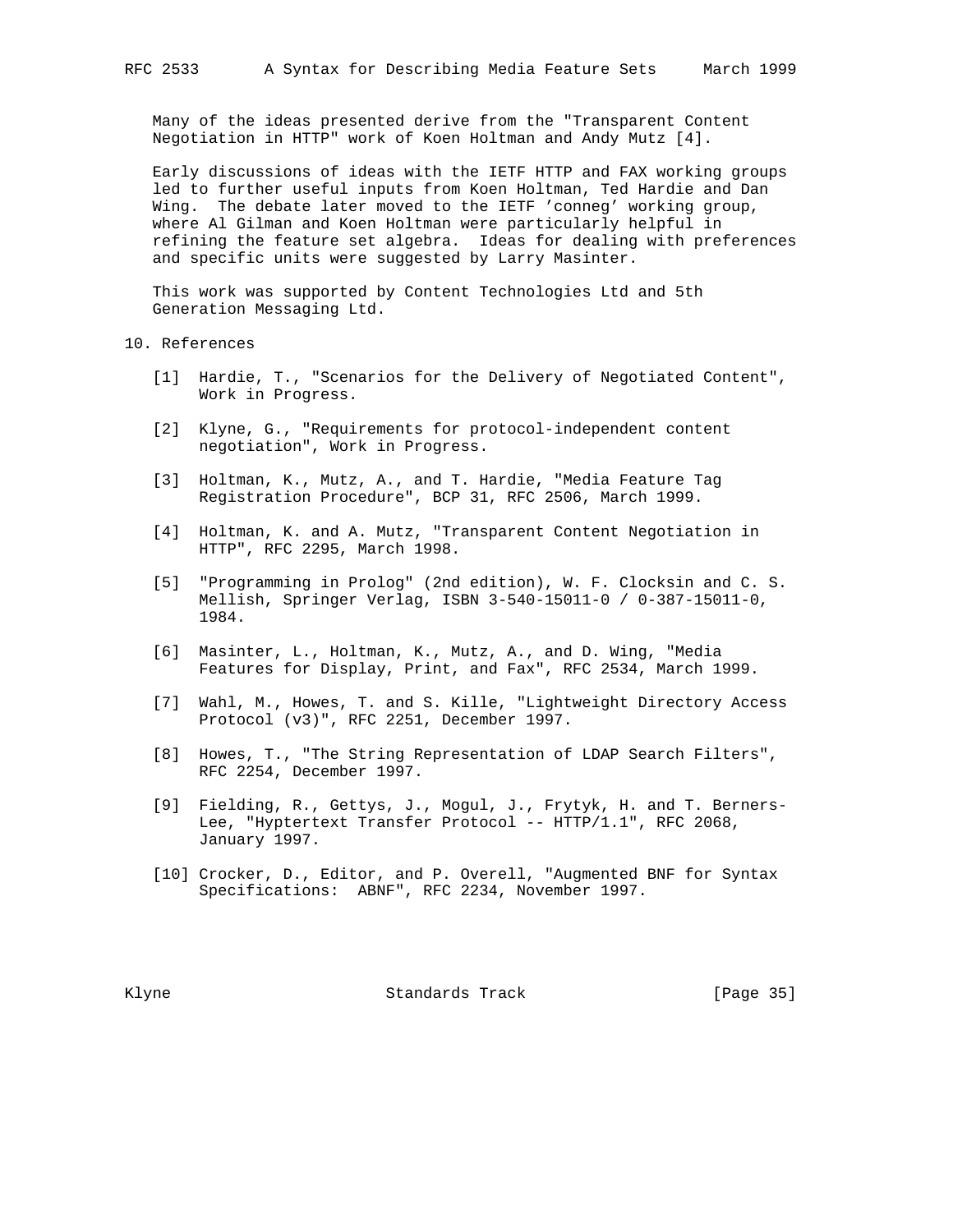- [11] "Logic, Algebra and Databases", Peter Gray, Ellis Horwood Series: Computers and their Applications, ISBN 0-85312-709-3/0- 85312-803-3 (Ellis Horwood Ltd), ISBN 0-470-20103-7/0-470- 20259-9 (Halstead Press), 1984.
- [12] "Logic and its Applications", Edmund Burk and Eric Foxley, Prentice Hall, Series in computer science, ISBN 0-13-030263-5, 1996.
- [13] McIntyre, L., Buckley, R., Venable, D., Zilles, S., Parsons, G. and J. Rafferty, "File Format for Internet Fax", RFC 2301, March 1998.
- [14] Apache content negotiation algorithm, <http://www.apache.org/docs/content-negotiation.html>
- 11. Author's Address

| Graham Klyne<br>Content Technologies Ltd.<br>Forum 1<br>Station Road<br>Theale<br>Reading, RG7 4RA<br>United Kingdom |  |                                      | 5th Generation Messaging Ltd.<br>5 Watlington Street<br>Nettlebed<br>Henley-on-Thames<br>RG9 5AB<br>United Kingdom. |  |  |  |  |  |
|----------------------------------------------------------------------------------------------------------------------|--|--------------------------------------|---------------------------------------------------------------------------------------------------------------------|--|--|--|--|--|
| Phone: +44 118 930 1300<br>Facsimile: +44 118 930 1301<br>EMail:                                                     |  | +44 1491 641 641<br>+44 1491 641 611 |                                                                                                                     |  |  |  |  |  |

Klyne Standards Track [Page 36]